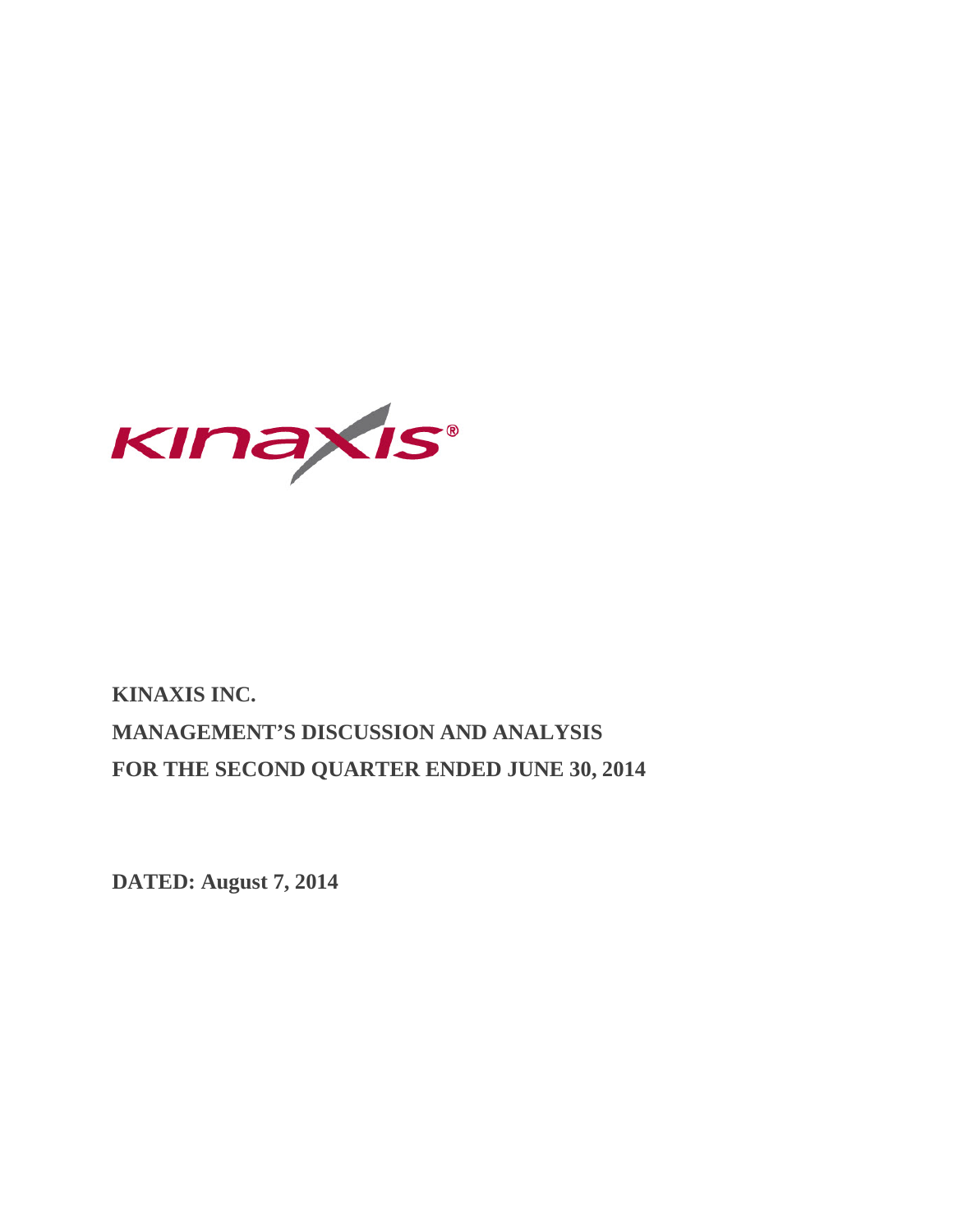

*Unless the context requires otherwise, all references in this management's discussion and analysis (the "MD&A") to "Kinaxis", "we", "us", "our" and the "Company" refer to Kinaxis Inc. and its subsidiaries as constituted on June 30, 2014.*

*This MD&A for the three and six month periods ended June 30, 2014 and 2013 should be read in conjunction with our interim consolidated financial statements and the related notes thereto for the three and six month periods ended June 30, 2014 and 2013 and our annual consolidated financial statements as at and for the year ended December 31, 2013. The financial information presented in this MD&A is derived from our interim consolidated financial statements prepared in accordance with International Financial Reporting Standards (IFRS). This MD&A contains forward-looking statements that involve risks, uncertainties and assumptions, including statements regarding anticipated developments in future financial periods and our future plans and objectives. There can be no assurance that such information will prove to be accurate, and readers are cautioned not to place undue reliance on such forward-looking statements. See "Forward-Looking Statements".*

*All references to \$ or dollar amounts in this MD&A are to U.S. currency unless otherwise indicated.* 

## **Forward-Looking Statements**

This MD&A contains forward-looking statements that relate to our current expectations and views of future events. In some cases, these forward-looking statements can be identified by words or phrases such as "may", "will", "expect", "anticipate", "aim", "estimate", "intend", "plan", "seek", "believe", "potential", "continue", "is/are likely to" or the negative of these terms, or other similar expressions intended to identify forward-looking statements. We have based these forward-looking statements on our current expectations and projections about future events and financial trends that we believe may affect our financial condition, results of operations, business strategy and financial needs. These forward-looking statements include, among other things, statements relating to:

- our expectations regarding our revenue, expenses and operations;
- our anticipated cash needs;
- our ability to protect, maintain and enforce our intellectual property rights;
- third-party claims of infringement or violation of, or other conflicts with, intellectual property rights by us;
- our plans for and timing of expansion of our solutions and services;
- our future growth plans;
- the acceptance by our customers and the marketplace of new technologies and solutions;
- our ability to attract new customers and develop and maintain existing customers;
- our ability to attract and retain personnel;
- our expectations with respect to advancement in our technologies;
- our competitive position and our expectations regarding competition;
- regulatory developments and the regulatory environments in which we operate; and
- anticipated trends and challenges in our business and the markets in which we operate.

Forward-looking statements are based on certain assumptions and analysis made by us in light of our experience and perception of historical trends, current conditions and expected future developments and other factors we believe are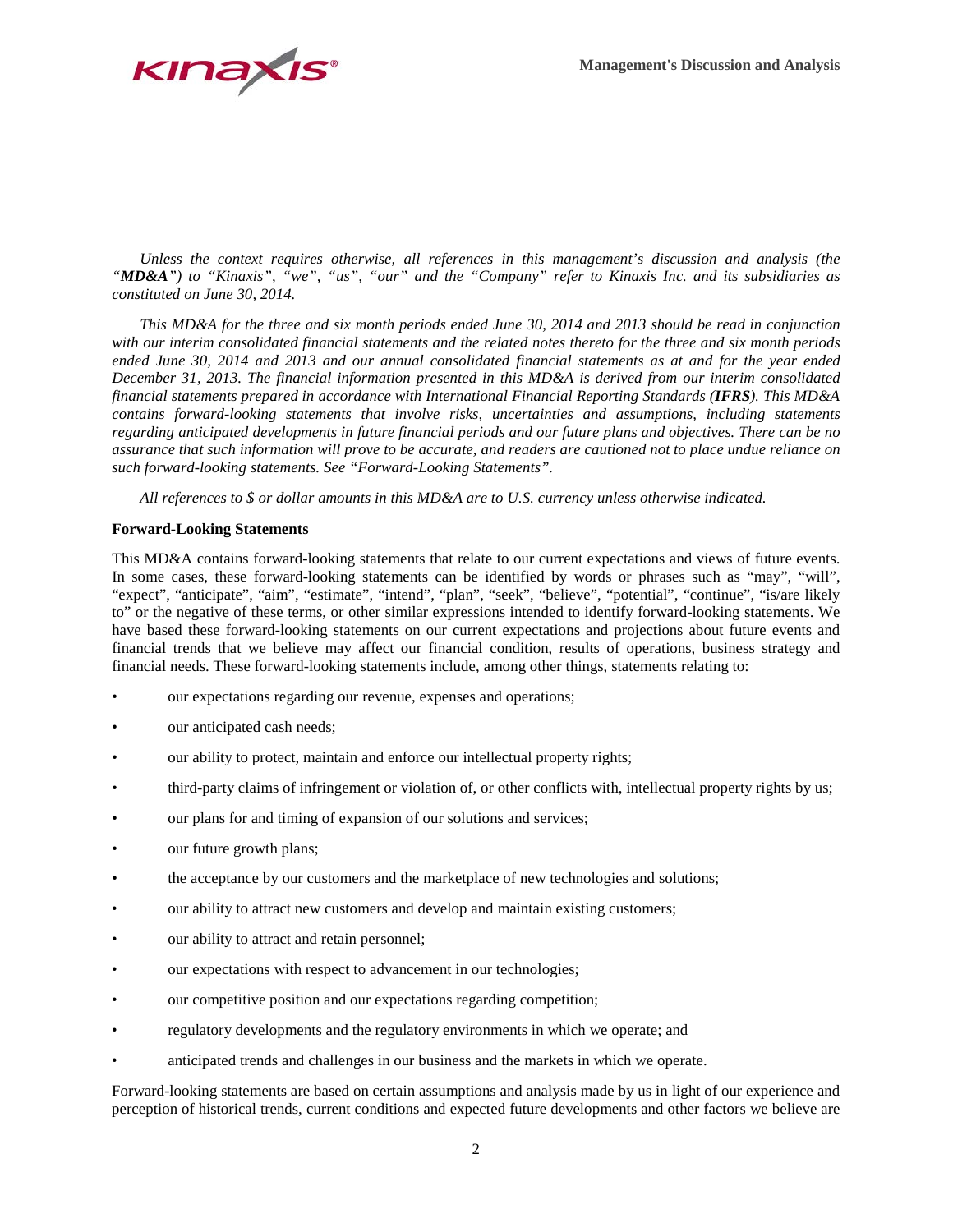

appropriate, and are subject to risks and uncertainties. Although we believe that the assumptions underlying these statements are reasonable, they may prove to be incorrect. Given these risks, uncertainties and assumptions, any investors or users of this document should not place undue reliance on these forward-looking statements. Whether actual results, performance or achievements will conform to our expectations and predictions is subject to a number of known and unknown risks, uncertainties, assumptions and other factors which include:

- risks related to managing our growth
- our dependence on customer retention and renewals
- risks related to our long sales cycles
- risk related to our reliance on recurring revenue
- risks related to the fluctuations in quarterly operating results
- risks related to exchange rate fluctuations
- risks related to expanding our marketing and sales
- risks related to our ability to maintain the compatibility of our solutions with third-party applications
- risks related to our ability to adapt to rapid technological change
- risks related to our ability to meet out contractual commitments
- risks related to global economic conditions
- risks related to the security of customer information
- risks related to the protection of our intellectual property
- risks related to the complexity of our solutions
- competition in our industry and markets
- risks related to reliance on key personnel
- risks related to our ability to continue to develop our direct sales force
- risks related to reliance on third-party service providers
- risks related to product defects
- risks related to international expansion

Although the forward-looking statements contained in this MD&A are based upon what our management believes are reasonable assumptions, these risks, uncertainties, assumptions and other factors could cause our actual results, performance, achievements and experience to differ materially from our expectations, future results, performances or achievements expressed or implied by the forward-looking statements.

The forward-looking statements made in this MD&A relate only to events or information as of the date on which the statements are made in this MD&A and are expressly qualified in their entirety by this cautionary statement. Except as required by law, we do not assume any obligation to update or revise any forward-looking statements, whether as a result of new information, future event or otherwise, after the date on which the statements are made or to reflect the occurrence of unanticipated events.

An investor should read this MD&A with the understanding that our actual future results may be materially different from what we expect.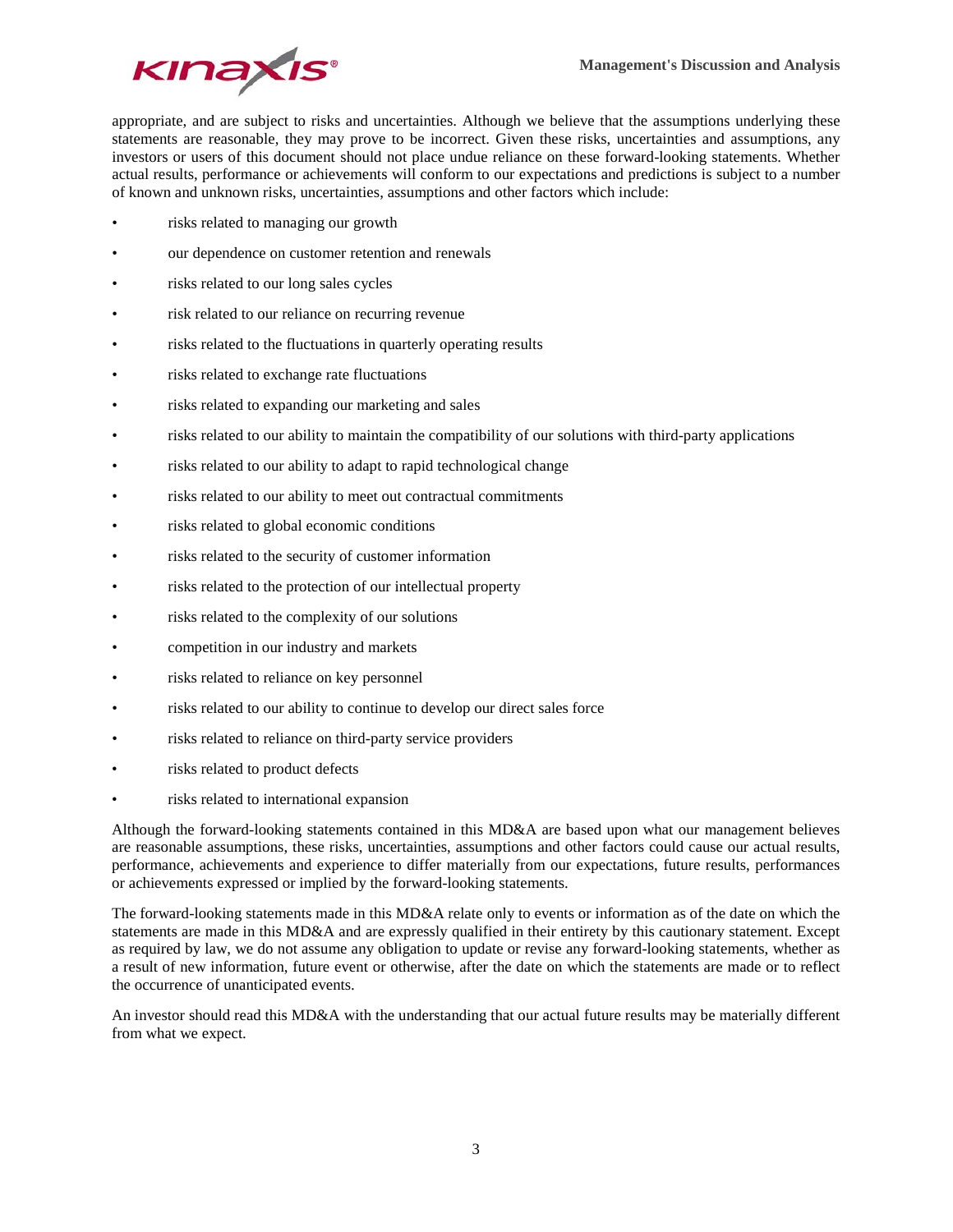

## **Overview**

We are a leading provider of cloud-based subscription software that enables our customers to improve and accelerate analysis and decision-making across their supply chain operations. Our RapidResponse product provides supply chain planning and analytics capabilities that create the foundation for managing multiple, interconnected supply chain management processes, including demand planning, supply planning, inventory management, order fulfillment and capacity planning. Our professional services team supports deployment of RapidResponse in new customers and assists existing customers in fully leveraging the benefits of the product.

Our target market is large enterprises that have significant unresolved supply chain challenges. We believe this market is growing as a result of a number of factors, including increased complexity and globalization of supply chains, outsourcing, a diversity of data sources and systems, and competitive pressures on our customers.

We have established a strong track record of cash flow generation and revenue and earnings growth over the past four years. Our revenue has grown at a compound annual growth rate (CAGR) of 26% since 2011. This growth is driven both by contracts with new customers and expansion of our solution and service engagements within our existing customer base.

Our customers are generally large national or multinational enterprises with complex supply chain requirements. We target multiple industry verticals including high technology and electronics manufacturing, aerospace and defense, industrial products, life sciences and pharmaceuticals, consumer packaged goods, and most, recently, the automotive sector.

We sell our product using a subscription-based model. Our agreements with customers are typically two to five years in length. Our subscription fee generally depends on the size of our customer, the number of applications deployed, the number of users and the number of manufacturing, distribution and inventory sites our product is required to model. Average annual contract value fluctuates from period to period depending on the size of new customers and the extent to which we are successful in expanding adoption of our products by existing customers.

For the six months ended June 30, 2014, our ten largest customers accounted for approximately 38% of our total revenues with no one customer accounting for greater than 10% of total revenues.

Increasing revenues through new customer wins is one of our highest organizational priorities. Our sales cycle can be lengthy, as we generally target very large organizations with significant internal processes for adoption of new systems. We currently pursue a revenue growth model that includes both direct sales through our internal sales force, as well as indirect sales through channels including resellers and other partners.

Due to the growth in the market and increasing need for solutions, competition in the industry from new entrants and larger incumbent vendors will increase. In addition to this increased competitive pressure, changes in the global economy may have an impact on the timing and ability of these enterprises to make buying decisions which can have an impact on our performance.

We are headquartered in Ottawa, Ontario. We have subsidiaries located in the United States, the Netherlands and Hong Kong and a subsidiary located in a satellite office in Tokyo, Japan. We continue to expand our operations internationally. In the year ended December 31, 2013, 85% of our revenues derived from North America and our remaining revenues derived from outside North America, principally from Japan and Europe.

#### **Key Performance Indicators**

Key performance indicators that we use to manage our business and evaluate our financial results and operating performance include: total revenue, total new customers, incremental subscription revenue and bookings, net revenue retention, secured subscription backlog, operating expenses, Adjusted EBITDA (as defined below) and cash flow from operations. We evaluate our performance by comparing our actual results to budgets, forecasts and prior period results.

#### *Net revenue retention*

Our subscription customers generally enter into two to five year agreements, paid annually in advance, for use of our solution. Subscription agreements are subject to price increases upon renewal reflecting both inflationary increases and the additional value provided by our solutions. In addition to the expected increase in subscription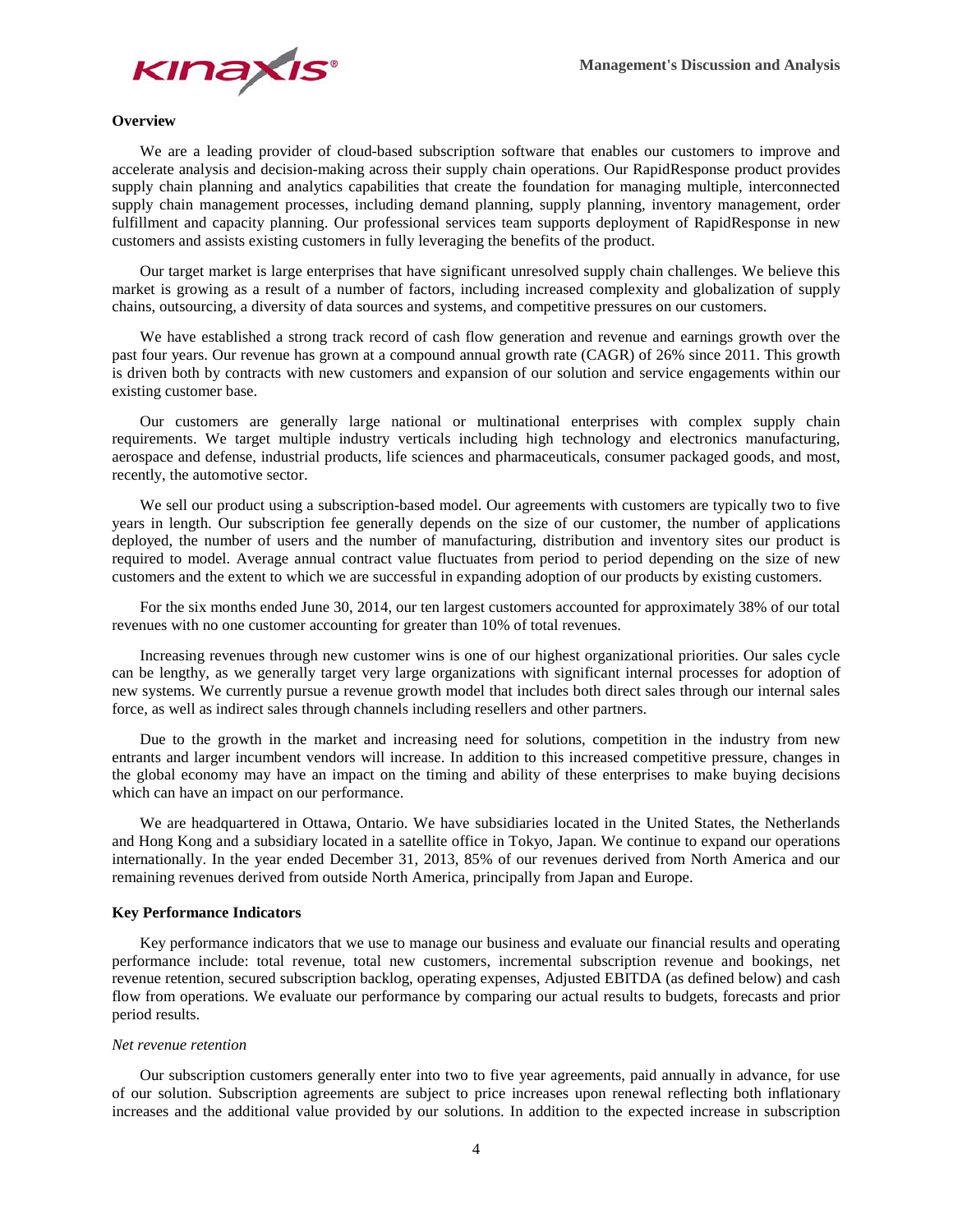

revenue from price increases over time, existing customers may subscribe for additional applications, users or sites during the term.

Our subscription model results in a high proportion of recurring revenue, which we define as subscription revenue plus maintenance & support revenue (see "Significant Factors Affecting Results of Operations – Revenue"). The power of the subscription model is only fully realized when a vendor has high retention rates. High customer retention rates generate a long customer lifetime and a very high lifetime value of the customer. Our net revenue retention rates are over 100%, which includes sales of additional applications, users and sites to existing customers.

The recurring nature of our revenue provides high visibility into future performance, and upfront payments result in cash flow generation in advance of revenue recognition. Typically, more than 80% of our annual subscription revenue is recognized from customers that were in place at the beginning of the year (excluding the effect of renewals) and this continues to be our target model going forward. However, this also means that agreements with new customers or agreements with existing customers purchasing additional applications, users or sites in a quarter may not contribute significantly to current quarter revenue. As an example, a new customer who enters into an agreement on the last day of a quarter will have no impact on the revenue recognized in that quarter.

# **Significant Factors Affecting Results of Operations**

Our results of operations are influenced by a variety of factors, including:

# *Revenue*

Our revenue consists of subscription fees, professional service fees and maintenance and support fees. Subscription revenue is comprised of fixed term fees for licensed on-premise use of RapidResponse or fees for provision as SaaS in a hosted/cloud environment.

Subscription revenue includes maintenance and support for the solution for the term of the contract as well as hosting services when provided under a SaaS arrangement. Professional services revenue is comprised of fees charged to assist organizations to implement and integrate our solution and train their staff to use and deploy our solution. Professional service engagements are contracted on a time and materials basis including billable travel expenses and are billed and recognized as revenue as the service is delivered. Maintenance & support revenue relates to fees for maintenance and support for certain legacy customers who licensed our software on a perpetual basis prior to our conversion to a SaaS model in 2005. Over time, this revenue stream is expected to decline as more customers eventually convert to the more comprehensive, subscription based service or customers choose to let their support contracts lapse.

## *Cost of revenue*

Cost of revenue consists of personnel, travel and other overhead costs related to implementation teams supporting initial deployments, training services and subsequent stand-alone engagements for additional services. Cost of revenue also includes personnel and overhead costs associated with our customer support team as well as the cost of our data centre facilities where we physically host our on-demand solution and network connectivity costs for the provisioning of hosting services under SaaS arrangements.

# *Sales and marketing expenses*

Sales and marketing expenses consist primarily of personnel and related costs for our sales and marketing teams, including salaries and benefits, commissions earned by sales personnel and trade show and promotional marketing costs.

We plan to continue to invest in sales and marketing by expanding our domestic and international selling and marketing activities, building brand awareness and sponsoring additional marketing events. We expect that in the future, sales and marketing expenses will continue to increase.

#### *Research and development expenses*

Research and development expenses consist primarily of personnel and related costs for the teams responsible for the ongoing research, development and product management of RapidResponse. These expenses are recorded net of any applicable scientific research and experimental development investment tax credits ("**investment tax**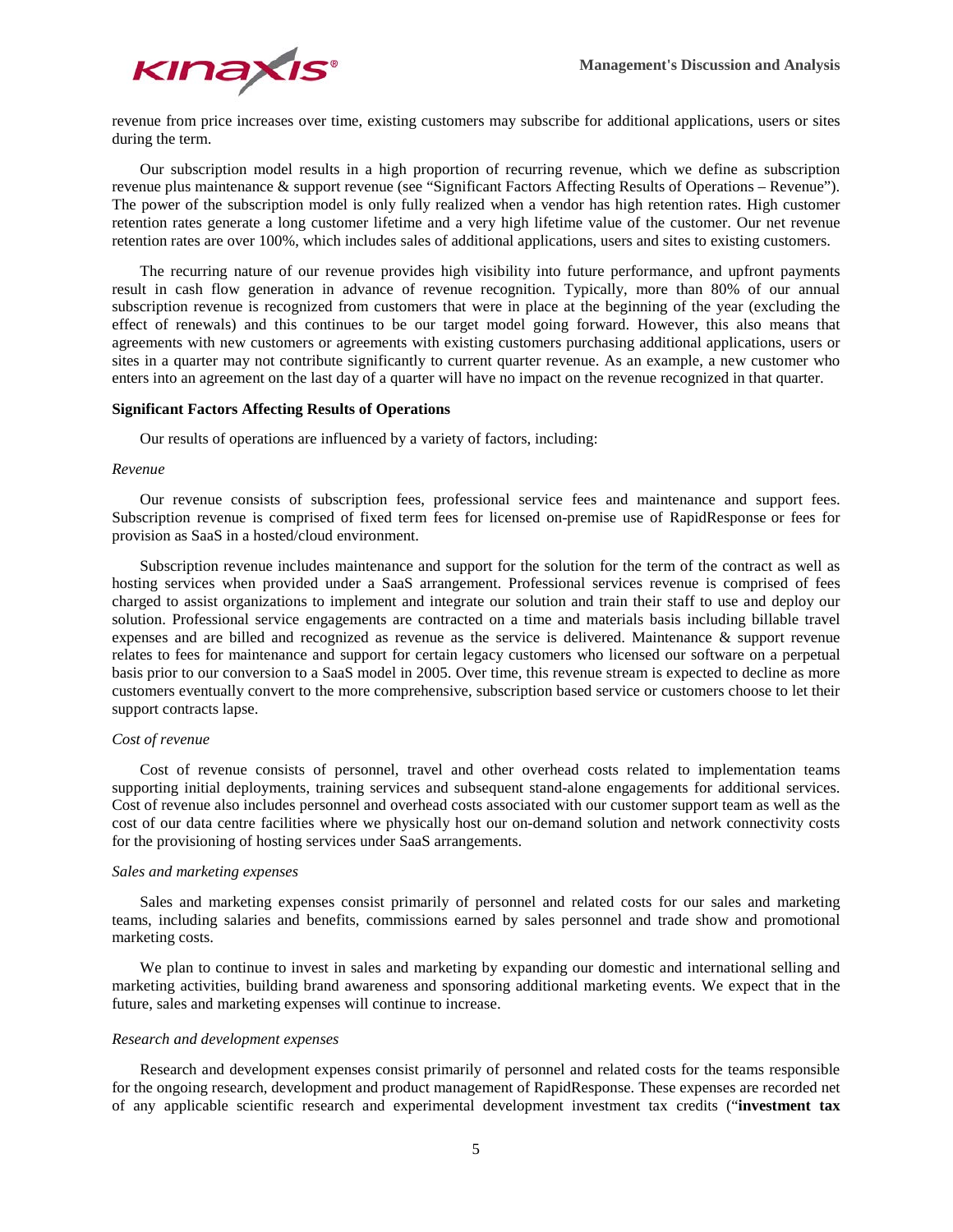

**credits**") earned for expenses incurred in Canada against eligible projects. As a Canadian controlled private corporation, a portion of these tax credits were refundable. As a public company, tax credits are no longer refundable and we only record the tax credit to the extent there is reasonable assurance we will be able to use the investment tax credits to reduce current or future tax liabilities. As the Company has an established history of profits, we do expect to realize the benefit of these tax credits in the near term. Further, we anticipate that spending on R&D will also be higher in absolute dollars as we expand our research and development and product management teams.

## *General and administrative expenses*

General and administrative expenses consist primarily of personnel and related costs associated with administrative functions of the business including finance, human resources and internal IT support, as well as legal, accounting and other professional fees. We expect that, in the future, general and administrative expenses will increase in absolute dollars as we invest in our infrastructure and we incur additional employee-related costs and professional fees related to the growth of our business and international expansion, including associated public company costs.

## *Foreign exchange*

Our presentation and functional currency with the exception of our subsidiaries in Japan (Japanese Yen) and the Netherlands (Euro) is U.S. dollars. We derive most of our revenue in U.S. dollars. Our head office and a significant portion of our employees are located in Ottawa, Canada, and as such a significant amount of our expenses are incurred in Canadian dollars.

# *Loss due to change in fair value of redeemable preferred shares*

We have recorded significant losses related to changes in the fair value of the redeemable preferred share liability. Immediately prior to the completion of our initial public offering, all of our redeemable preferred shares were converted on a one-to-one basis to Common Shares and the liability was reduced to \$Nil with a corresponding increase in share capital. In addition, the accumulated deficit of \$41 million generated by the losses related to the changes in the fair value of the redeemable preferred shares that were converted to Common Shares was reclassified from deficit to share capital and there will be no further impact on our results of operations from the redeemable preferred shares.

# **Results of Operations**

The following table sets forth a summary of our results of operations for the three and six months ended June 30, 2014 and 2013:

|                                                | Three months ended June 30,                                      |    |         |      | Six months ended June 30 |    |         |  |  |  |  |
|------------------------------------------------|------------------------------------------------------------------|----|---------|------|--------------------------|----|---------|--|--|--|--|
|                                                | 2014                                                             |    | 2013    | 2014 |                          |    | 2013    |  |  |  |  |
|                                                | (In thousands of U.S. dollars, except earnings (loss) per share) |    |         |      |                          |    |         |  |  |  |  |
| <b>Statement of Operations</b>                 |                                                                  |    |         |      |                          |    |         |  |  |  |  |
|                                                | 17,930                                                           | \$ | 15.720  | \$   | 33,553                   | \$ | 29,046  |  |  |  |  |
|                                                | 5,628                                                            |    | 4,568   |      | 10,457                   |    | 8,857   |  |  |  |  |
|                                                | 12,302                                                           |    | 11,152  |      | 23,096                   |    | 20,189  |  |  |  |  |
|                                                | 9,934                                                            |    | 7,689   |      | 17,579                   |    | 14,955  |  |  |  |  |
|                                                | 2,368                                                            |    | 3,463   |      | 5,517                    |    | 5,234   |  |  |  |  |
| Loss due to change in fair value of redeemable |                                                                  |    |         |      |                          |    |         |  |  |  |  |
|                                                | (6,581)                                                          |    | (5,972) |      | (6,760)                  |    | (9,536) |  |  |  |  |
|                                                | 81                                                               |    | (74)    |      | 128                      |    | (263)   |  |  |  |  |
|                                                | (253)                                                            |    | 15      |      | (510)                    |    | 28      |  |  |  |  |
|                                                | (4,385)                                                          |    | (2,568) |      | (1,625)                  |    | (4,537) |  |  |  |  |
|                                                | 889                                                              |    | 964     |      | 1,692                    |    | 1,562   |  |  |  |  |
|                                                | (5,274)                                                          | \$ | (3,532) | S    | (3,317)                  | \$ | (6,099) |  |  |  |  |
|                                                | 1,938                                                            | \$ | 2,657   | \$   | 4,462                    | \$ | 3,891   |  |  |  |  |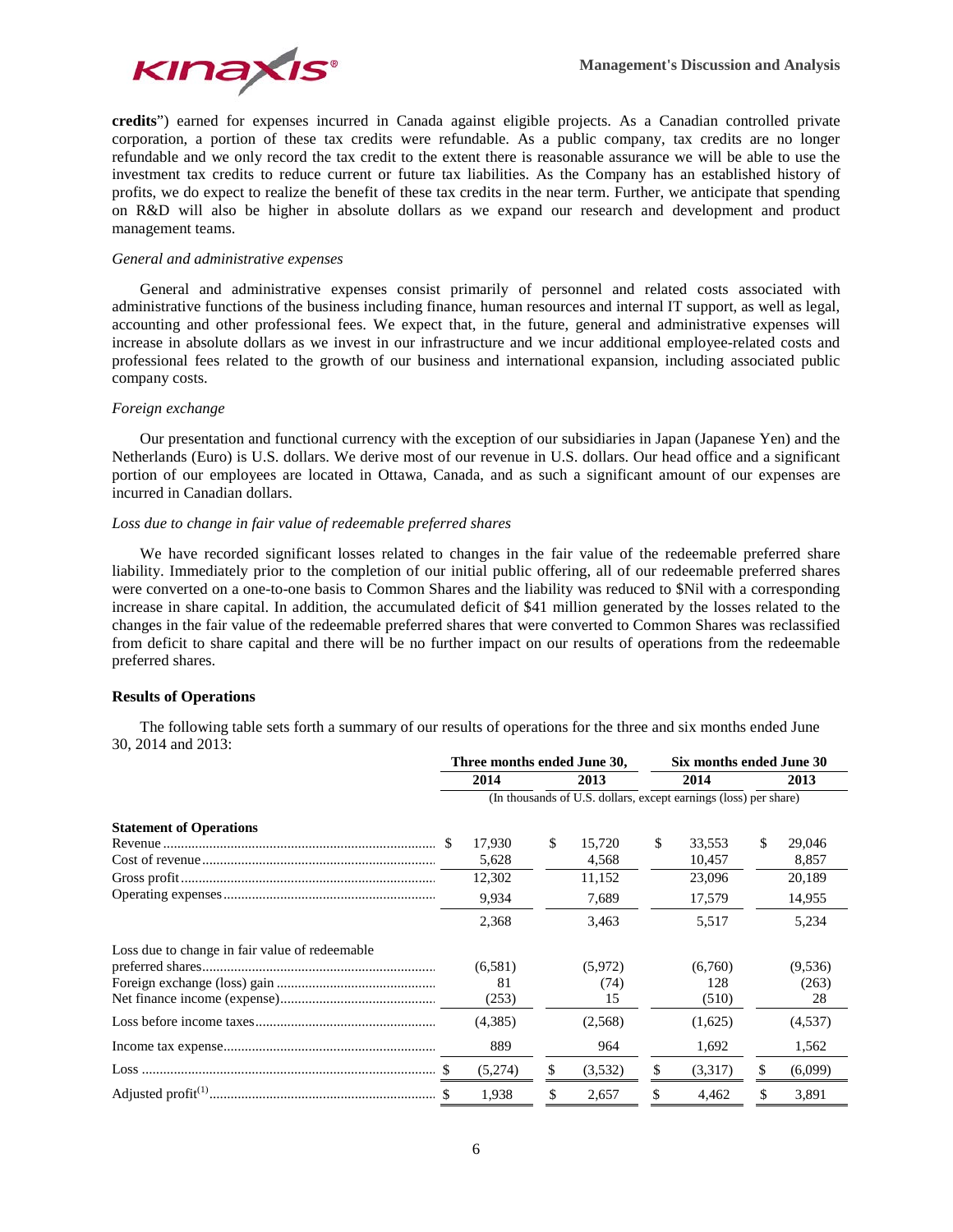

|  | 3.340       | $\mathcal{S}$ sets $\mathcal{S}$ | 3.813 \$    |      | 7,164  | 5.832  |
|--|-------------|----------------------------------|-------------|------|--------|--------|
|  | $(0.34)$ \$ |                                  | $(0.21)$ \$ |      | (0.23) | (0.36) |
|  | 0.09        |                                  | 0.10        | $-8$ | 0.22   | 0.15   |

|  | As at June 30,<br>2014         |     | As at December<br>31, 2013 |
|--|--------------------------------|-----|----------------------------|
|  | (In thousands of U.S. dollars) |     |                            |
|  | 84.749                         | \$. | 41.472                     |
|  | 36.432                         |     | 24,700                     |
|  |                                |     | 54.135                     |
|  |                                |     | 20.988                     |

(1) See " Non-IFRS Measurements" below.

# **Non-IFRS Measurements**

We use Adjusted profit and Adjusted diluted earnings per share, which remove the impact of our redeemable preferred shares and stock option plans, to measure our performance as these measures align our results and improve comparability against our peers. We use Adjusted EBITDA to provide investors with a supplemental measure of our operating performance and thus highlight trends in our core business that may not otherwise be apparent when relying solely on IFRS financial measures. We believe that securities analysts, investors and other interested parties frequently use non-IFRS measures in the evaluation of issuers. Management also uses non-IFRS measures in order to facilitate operating performance comparisons from period to period, prepare annual operating budgets and assess our ability to meet our capital expenditure and working capital requirements.

Adjusted profit, Adjusted diluted earnings per share and Adjusted EBITDA are not recognized, defined or standardized measures under IFRS. Our definition of Adjusted profit, Adjusted EBITDA and Adjusted diluted earnings per share will likely differ from that used by other companies and therefore comparability may be limited. Adjusted profit, Adjusted EBITDA and Adjusted diluted earnings per share should not be considered a substitute for or in isolation from measures prepared in accordance with IFRS. Investors are encouraged to review our financial statements and disclosures in their entirety and are cautioned not to put undue reliance on non-IFRS measures and view them in conjunction with the most comparable IFRS financial measures. We have reconciled Adjusted profit and Adjusted EBITDA to the most comparable IFRS financial measure as follows:

|                                                | Three months ended March 31, |   |                                | Six months ended June 30 |                     |    |                      |  |  |
|------------------------------------------------|------------------------------|---|--------------------------------|--------------------------|---------------------|----|----------------------|--|--|
|                                                | 2014                         |   | 2013                           |                          | 2014                |    | 2013                 |  |  |
|                                                |                              |   | (In thousands of U.S. dollars) |                          |                     |    |                      |  |  |
|                                                | (5,274)                      | S | (3.532)                        | \$                       | (3,317)             | S  | (6,099)              |  |  |
| Loss due to change in fair value of redeemable | 6.581<br>631                 |   | 5.972<br>217                   |                          | 6.760<br>1.019      |    | 9.536<br>454         |  |  |
|                                                | 1.938                        |   | 2.657                          |                          | 4.462               |    | 3,891                |  |  |
|                                                | 889<br>260<br>253            |   | 964<br>207<br>(15)             |                          | 1.692<br>500<br>510 |    | 1.562<br>407<br>(28) |  |  |
|                                                | 3.340                        |   | 3.813                          | \$.                      | 7.164               | \$ | 5.832                |  |  |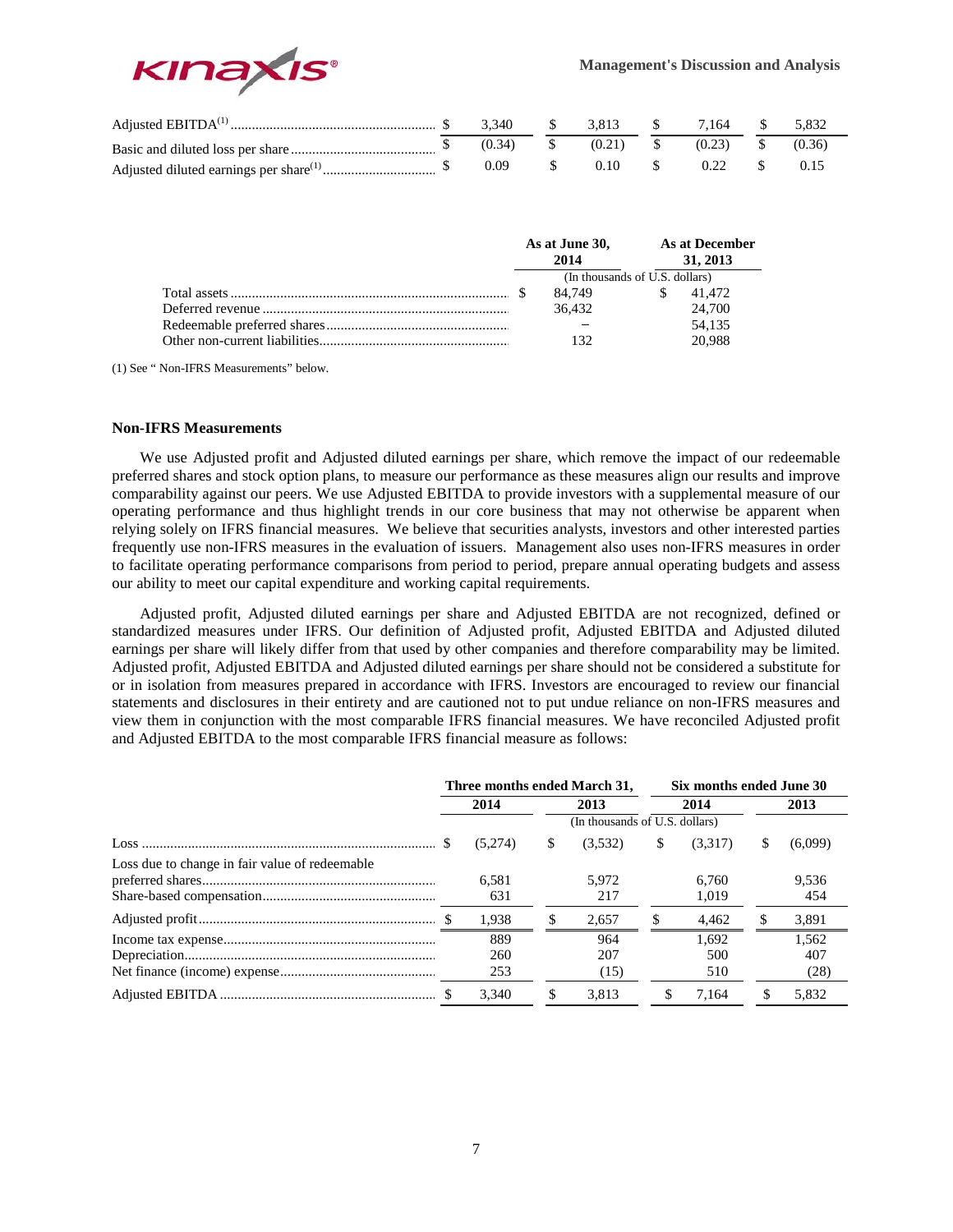



#### *Revenue*

The following table displays the breakdown of our revenue according to revenue type:

|                       | Three months ended June<br>30, |      | $2013$ to<br>2014 |                                                    | Six months ended June<br>30. | $2013$ to<br>2014 |    |        |               |
|-----------------------|--------------------------------|------|-------------------|----------------------------------------------------|------------------------------|-------------------|----|--------|---------------|
|                       | 2014                           | 2013 |                   | $\frac{6}{6}$                                      | 2014                         |                   |    | 2013   | $\frac{0}{0}$ |
|                       |                                |      |                   | (In thousands of U.S. dollars, except percentages) |                              |                   |    |        |               |
| Revenue               |                                |      |                   |                                                    |                              |                   |    |        |               |
|                       | 12.645                         | S    | 9.853             | 28%                                                |                              | 23,965            | S. | 18.964 | 26%           |
| Professional services | 4.979                          |      | 5,404             | $(8\%)$                                            |                              | 8.980             |    | 9.168  | $(2\%)$       |
| Maintenance & Support | 306                            |      | 463               | (34%)                                              |                              | 608               |    | 914    | (33%)         |
|                       | 17.930                         |      | 15.720            | 14%                                                |                              | 33.553            |    | 29,046 | 16%           |

Total revenue for the second quarter of 2014 was \$17.9 million or an increase of 14% compared to the same period in 2013. For the six months ended June 30, 2014 total revenue was \$33.6 million compared to \$29.0 million in 2013 representing an increase of 16%.

Subscription revenue for the three months ended June 30, 2014 was \$12.6 million, up from \$9.9 million for the same period in 2013, for an increase of 28% or \$2.7 million. For the year to date, subscription revenue was \$24.0 million or 26% higher than 2013. The increase in subscription revenue is due to revenue from contracts secured with new customers during the second half of 2013 and in the first quarter of 2014 and expansion of existing customer subscriptions.

Professional services revenue for the second quarter of 2014 decreased \$0.4 million or 8% to \$5.0 million from \$5.4 million for the same period in 2013. For the first half of 2014, professional service revenue was \$9.0 million compared to \$9.2 million for the first half of 2013 representing a decrease of 2%. The decrease in services revenue is due to a decline in revenue related to a significant engagement with an existing customer that ended in December 2013. This decrease was largely offset by an increase in services provided for deployment of new customers acquired during the second half of 2013 and first quarter of 2014.

Maintenance & support revenue was \$0.3 million for the second quarter of 2014, down 34% compared to the same period in 2013 and \$0.6 million for the 2014 year to date compared to \$0.9 million for 2013, a decrease of 33%. The decrease in revenue is due to support contracts with legacy customers with perpetual licenses that have lapsed and the migration of perpetual licenses held by a specific customer to a subscription model in the latter half of fiscal 2013.

# *Gross Profit*

|  |  | Three months ended June | 30. |        | $2013$ to<br>2014                                  |  | Six months ended June<br>30. | $2013$ to<br>2014 |        |               |  |  |  |
|--|--|-------------------------|-----|--------|----------------------------------------------------|--|------------------------------|-------------------|--------|---------------|--|--|--|
|  |  | 2014                    |     | 2013   | $\frac{0}{0}$                                      |  | 2014                         | 2013              |        | $\frac{0}{0}$ |  |  |  |
|  |  |                         |     |        | (In thousands of U.S. dollars, except percentages) |  |                              |                   |        |               |  |  |  |
|  |  | 5.628                   | S   | 4.568  | 23%                                                |  | 10.457                       |                   | 8.857  | 18%           |  |  |  |
|  |  | 12.302                  |     | 11.152 | 10%                                                |  | 23.096                       |                   | 20.189 | 14%           |  |  |  |
|  |  | 69%                     |     | 71%    |                                                    |  | 69%                          |                   | 70%    |               |  |  |  |

Cost of revenue for the second quarter of 2014 increased \$1.0 million, or 23%, to \$5.6 million from \$4.6 million for the same period in 2013. For the first half of 2014, cost of revenue increased 18% to \$10.5 million from \$8.9 million in 2013. The increase in costs was primarily attributable to increased headcount and related compensation costs to support current engagements and future growth of professional services activity, an increase in use of thirdparty service providers to support new deployments as well as increased travel costs and billable expenses related to this currently active projects. An increase in costs associated with expansion of data centre capacity to support new customer engagements was also realized. Gross profit for the three and six months ended June 30, 2014 was \$12.3 million and \$23.1 million compared to \$11.2 million and \$20.2 million for the same periods in 2013. Gross profit as a percentage of revenue decreased to 69% in the second quarter and first half of 2014 from 71% in the second quarter and 70% in the first half of 2013. The percentage decrease is due to the investment in additional services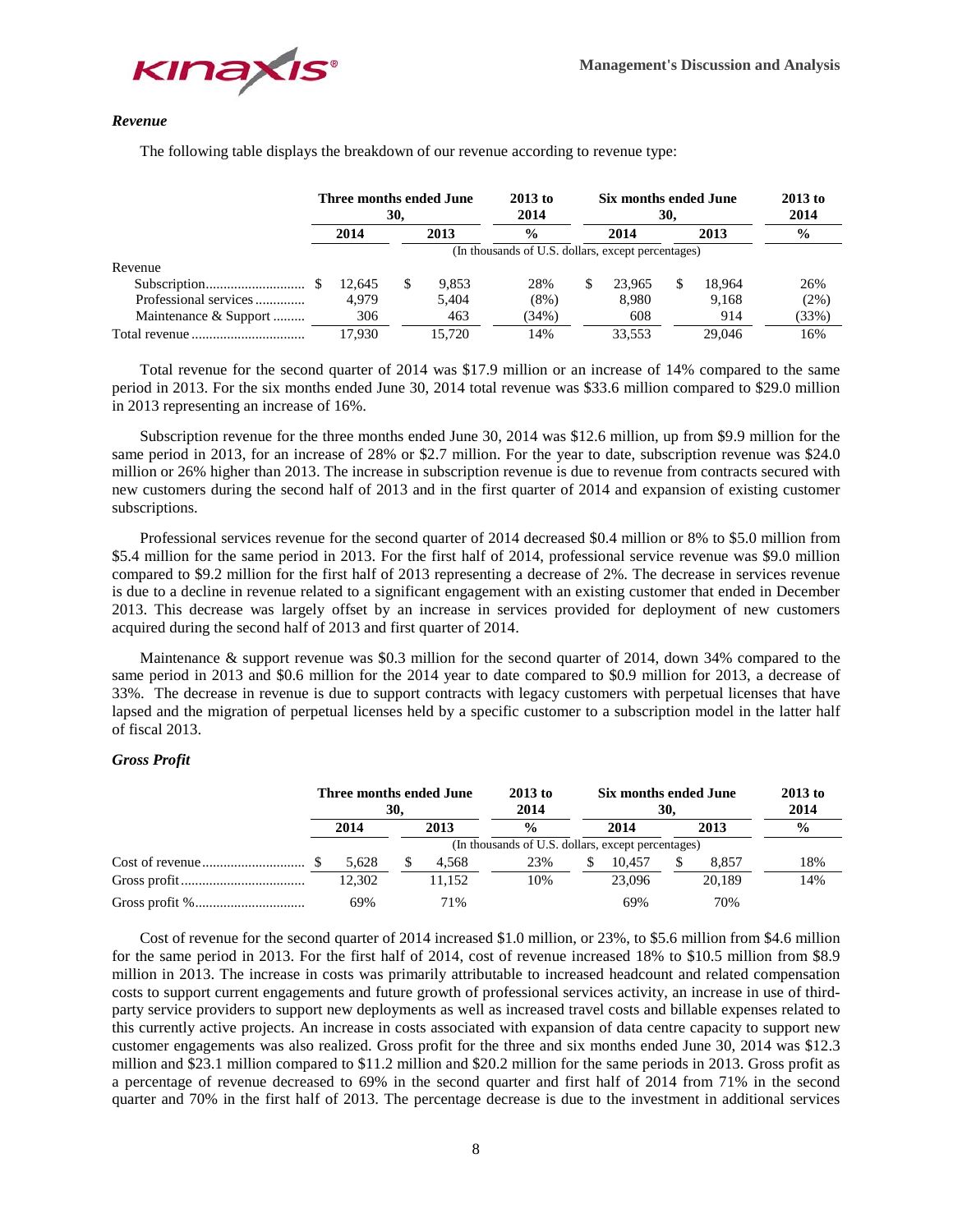

headcount and data centre capacity undertaken in the second quarter to support growth while professional services revenue declined.

# *Selling and Marketing Expenses*

|                            |              | Three months ended June | 30.          |               | $2013$ to<br>2014 |                                                    | Six months ended June<br>30. | $2013$ to<br>2014 |               |       |
|----------------------------|--------------|-------------------------|--------------|---------------|-------------------|----------------------------------------------------|------------------------------|-------------------|---------------|-------|
|                            | 2014<br>2013 |                         |              | $\frac{0}{0}$ | 2014              |                                                    |                              | 2013              | $\frac{0}{0}$ |       |
|                            |              |                         |              |               |                   | (In thousands of U.S. dollars, except percentages) |                              |                   |               |       |
|                            |              |                         | <sup>S</sup> | 4.295         | $(8\%)$           |                                                    | 7.007                        |                   | 8.115         | (14%) |
| As a percentage of revenue |              | 22%                     | 27%          |               |                   | 21%                                                |                              |                   | 28%           |       |

Selling and marketing expenses for the second quarter of 2014 decreased \$0.3 million, or 8%, to \$4.0 million from \$4.3 million in the second quarter of 2013. For the first half of 2014, selling and marketing expenses decreased \$1.1 million or 14% to \$7.0 million from the first half of 2013. The decrease in sales and marketing expenses was due to lower marketing headcount and related compensation costs due to a functional realignment of product marketing resources to product management under research and development in the fourth quarter of 2013. This decrease was offset by higher sales headcount and related compensation and commission expenses incurred in the second quarter of 2014. As a percentage of revenue, selling and marketing expenses decreased 5% to 22% in the second quarter of 2014 and decreased 7% to 21% for the first half of 2014. This is due primarily to the marketing headcount realignment. The decrease in percentage also reflects a leverage of the investment in sales resources made in fiscal 2013. Due to the timing of marketing programs and events, selling and marketing expenses will vary from quarter to quarter.

# *Research and Development Expenses*

|                                                                     |                                                    | Three months ended June<br>30, |    |                | $2013$ to<br>2014 |   | Six months ended June<br>30, | $2013$ to<br>2014 |                  |               |  |  |
|---------------------------------------------------------------------|----------------------------------------------------|--------------------------------|----|----------------|-------------------|---|------------------------------|-------------------|------------------|---------------|--|--|
|                                                                     |                                                    | 2014                           |    | 2013           | $\frac{0}{0}$     |   | 2014                         |                   | 2013             | $\frac{0}{0}$ |  |  |
|                                                                     | (In thousands of U.S. dollars, except percentages) |                                |    |                |                   |   |                              |                   |                  |               |  |  |
| Research and development -<br>gross<br>Less: Investment tax credits | S                                                  | 4.008<br>(445)                 | S. | 2.584<br>(627) | 55%<br>(29%)      | S | 7.541<br>(1,019)             | \$.               | 5.165<br>(1,173) | 46%<br>(13%)  |  |  |
| Research and development                                            |                                                    | 3,563                          |    | 1.957          | 82%               |   | 6.522                        |                   | 3.992            | 63%           |  |  |
| As a percentage of revenue                                          |                                                    |                                |    |                |                   |   |                              |                   |                  |               |  |  |
|                                                                     |                                                    | 22%                            |    | 16%            |                   |   | 22%                          |                   | 18%              |               |  |  |
|                                                                     |                                                    | 20%                            |    | 12%            |                   |   | 19%                          |                   | 14%              |               |  |  |

Gross research and development expenses for the second quarter of 2014 increased \$1.4 million to \$4.0 million or 55% and for the first half increased \$2.3 million to \$7.5 million or 46%, in each case compared to the same periods in 2013. The increase in research and development expenses was due to an increase in compensation and related costs from an increase in headcount from new hires and the realignment of marketing resources under product management completed in the fourth quarter of 2013. The investment in headcount was made to support ongoing programs to develop the RapidResponse product and solution offering to new and existing customers. Investment tax credits earned on research and development activity in Canada decreased 29% in the second quarter to \$0.5 million and 13% to \$1.0 million for the first six months, in each case compared to the same periods in 2013, due to a decrease in the effective rates for earning credits and the ineligibility of capital purchases for tax credits for 2014 as well as the loss of refundable credits at a higher rate upon closing of our initial public offering and becoming a public company. As a percentage of revenues, gross research and development expenses was 22% for the second quarter and year to date of 2014 compared to 16% and 18% for the same periods in 2013 reflecting an additional investment in product development. Net research and development as a percentage of revenue for the second quarter of 2014 was 20% and 19% year to date compared to 12% and 14% for the same periods in 2013. The percentage increased due to the decrease in the investment tax credits earned compared to the previous year in addition to the higher product development expenses.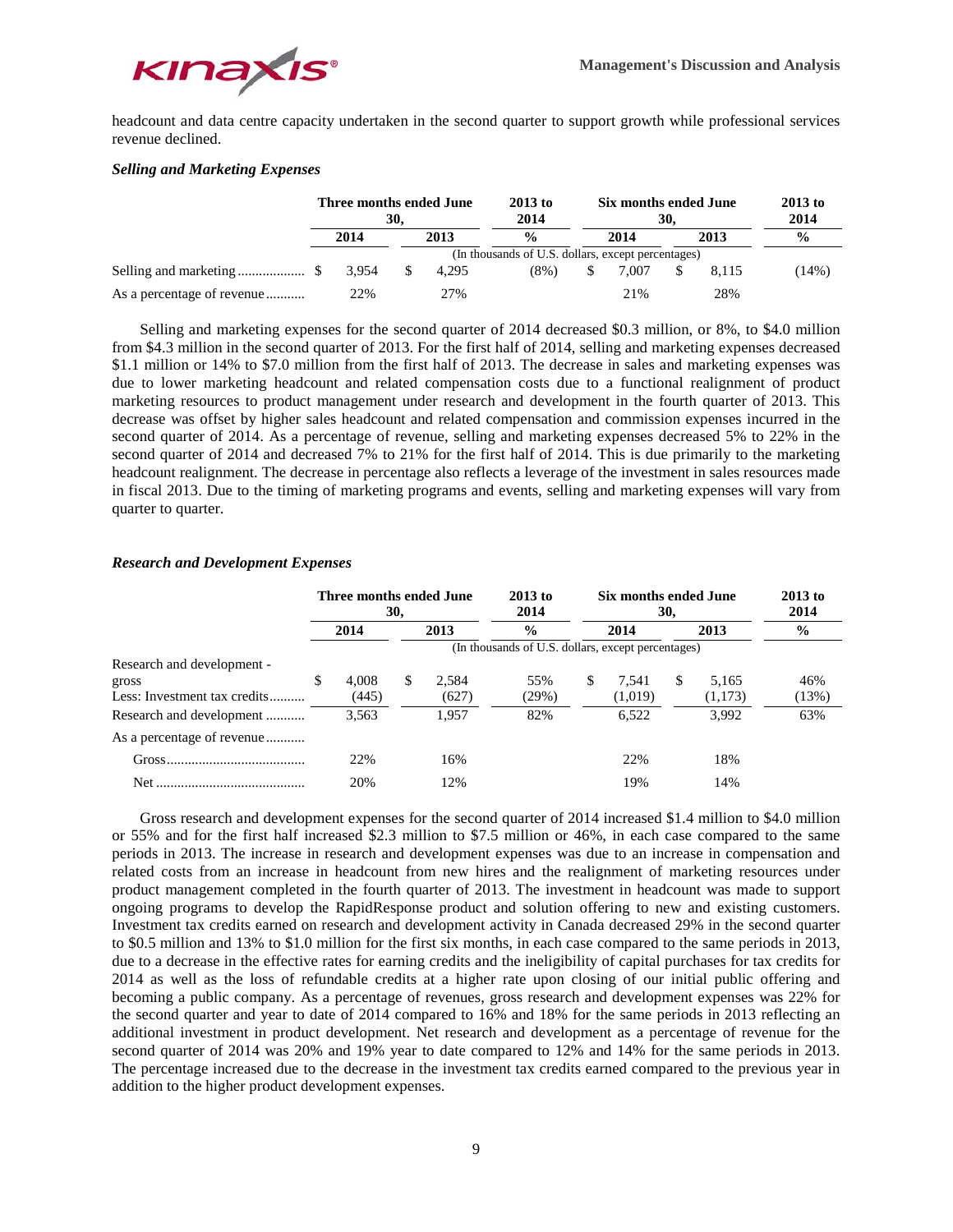

# *General and Administrative Expenses*

|                                |  | Three months ended June | 30. |       | $2013$ to<br>2014                                  | Six months ended June<br>30. | $2013$ to<br>2014 |       |               |
|--------------------------------|--|-------------------------|-----|-------|----------------------------------------------------|------------------------------|-------------------|-------|---------------|
| 2014                           |  |                         |     | 2013  | $\frac{0}{0}$                                      | 2014                         | 2013              |       | $\frac{0}{0}$ |
|                                |  |                         |     |       | (In thousands of U.S. dollars, except percentages) |                              |                   |       |               |
| General and administrative  \$ |  | 2.417                   | S   | 1.437 | 68%                                                | 4.050                        |                   | 2.848 | 42%           |
| As a percentage of revenue     |  | 13%                     |     | 9%    |                                                    | 12%                          |                   | 10%   |               |

For the second quarter of 2014, general and administrative expenses increased \$1.0 million, or 68%, to \$2.4 million from \$1.4 million for the same period in 2013. For the six months ended June 30, 2014, general and administrative expenses increased \$1.2 million, or 42% to \$4.0 million from \$2.8 million for the same period in 2013. The increase in general and administrative expenses was due to an increase in accounting, audit and legal fees related to the conversion to IFRS, review of quarterly results, tax planning and corporate governance support. As a percentage of revenue, general and administrative expenses were 13% for the second quarter of 2014, compared to 9% for the same period in 2013 and 12% for the first half of 2014, compared to 10% for the same period in 2013 due to the increase in accounting, audit and legal fees.

## *Other Income and Expense*

The following table provides a breakdown of other income and expense by type:

|                                                   | Three months ended June<br>30, |         |      |         | $2013$ to<br>2014                                  |      | Six months ended June<br>30. | $2013$ to<br>2014 |         |               |
|---------------------------------------------------|--------------------------------|---------|------|---------|----------------------------------------------------|------|------------------------------|-------------------|---------|---------------|
|                                                   |                                | 2014    | 2013 |         | $\frac{0}{0}$                                      | 2014 |                              |                   | 2013    | $\frac{6}{9}$ |
|                                                   |                                |         |      |         | (In thousands of U.S. dollars, except percentages) |      |                              |                   |         |               |
| Other income (expense)                            |                                |         |      |         |                                                    |      |                              |                   |         |               |
| Loss due to change in fair<br>value of redeemable |                                |         |      |         |                                                    |      |                              |                   |         |               |
| Foreign exchange (loss)                           | -S                             | (6,581) | \$   | (5,972) | 10%                                                | S.   | (6,760)                      | S                 | (9,536) | (29%)         |
|                                                   |                                | 81      |      | (74)    | 209%                                               |      | 128                          |                   | (263)   | 149%          |
| Net finance income                                |                                | (253)   |      | 15      | (1)                                                |      | (510)                        |                   | 28      | (1)           |
| Total other income (expense)                      |                                | (6,753) |      | (6,031) | 12%                                                |      | (7, 142)                     |                   | (9,771) | (27%)         |

Note:

#### (1) The percentage change has been excluded as it is not meaningful.

For the three months ended June 30, 2014, total other expense was \$6.8 million compared to \$6.0 million for the second quarter of 2013 and year to date was \$7.1 million for 2014 compared to \$9.8 million for 2013. The increase in the second quarter is driven by a higher fair value non-cash adjustment for the redeemable preferred shares for the quarter driven by the price at conversion to Common Shares prior to closing the initial public offering. In addition, interest expense was incurred in the second quarter related to the outstanding term loan. For the first six months of 2014, other expenses decreased due to a lower fair value adjustment for the redeemable preferred shares compared to the adjustments incurred in the first two quarters of 2013 offset partially by an increase in interest expense incurred in the first half of 2014 on the term loan.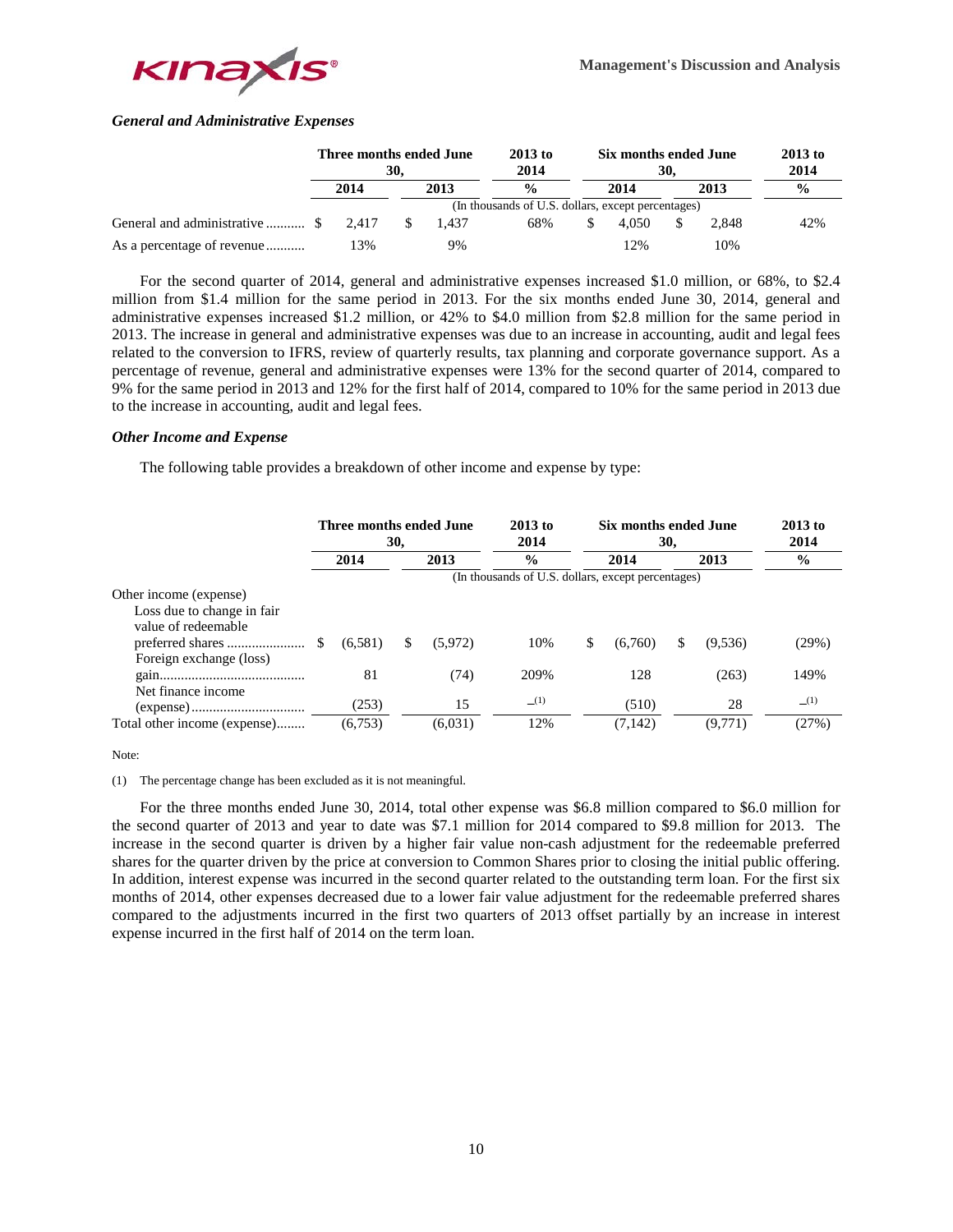

# *Income Taxes*

|                          | Three months ended June | 30,  |     | $2013$ to<br>2014 |                                                    | Six months ended June<br>30. | $2013$ to<br>2014 |       |               |  |
|--------------------------|-------------------------|------|-----|-------------------|----------------------------------------------------|------------------------------|-------------------|-------|---------------|--|
|                          | 2014                    | 2013 |     | $\frac{0}{0}$     |                                                    | 2014                         | 2013              |       | $\frac{0}{0}$ |  |
|                          |                         |      |     |                   | (In thousands of U.S. dollars, except percentages) |                              |                   |       |               |  |
| Income tax expense       |                         |      |     |                   |                                                    |                              |                   |       |               |  |
|                          | 188                     | S    | 180 | 4%                |                                                    | 394                          | S                 | 346   | 14%           |  |
|                          | 701                     |      | 784 | $11\%)$           |                                                    | 1.298                        |                   | 1.216 | 7%            |  |
| Total income tax expense | 889                     |      | 964 | (8%)              |                                                    | 1.692                        |                   | 1,562 | 8%            |  |

For the three and six months ended June 30, 2014, an income tax expense of \$0.9 million and \$1.7 million was recognized compared to \$1.0 million and \$1.6 million for the same periods in 2013. The decrease in income tax expense in the second quarter of 2014 compared to the same period in 2013 was driven by lower profit before income tax excluding the non-deductible loss on fair value of the preferred shares in 2014. Income tax expense increased for the first six months of 2014 due to higher profit before income tax and a higher annual effective tax rate due to an increase in non-deductible shared-based compensation compared to the prior year.

# *Profit (Loss)*

|                                  | Three months ended June                            | 30, |         | $2013$ to<br>2014 |      | Six months ended June<br>30. |    | $2013$ to<br>2014 |               |  |  |  |
|----------------------------------|----------------------------------------------------|-----|---------|-------------------|------|------------------------------|----|-------------------|---------------|--|--|--|
|                                  | 2014                                               |     | 2013    | $\frac{6}{9}$     | 2014 |                              |    | 2013              | $\frac{6}{9}$ |  |  |  |
|                                  | (In thousands of U.S. dollars, except percentages) |     |         |                   |      |                              |    |                   |               |  |  |  |
|                                  | (5,274)                                            | S   | (3,532) | 46%               | \$   | (3,317)                      | \$ | (6,099)           | (47%)         |  |  |  |
|                                  | 1,938                                              |     | 2,657   | (23%)             |      | 4.462                        |    | 3,891             | 17%           |  |  |  |
|                                  | 3.340                                              |     | 3.813   | (12%)             |      | 7.164                        |    | 5.832             | 23%           |  |  |  |
| Basic and diluted loss per share | (0.34)                                             |     | (0.21)  |                   |      | (0.23)                       |    | (0.36)            |               |  |  |  |
| Adjusted diluted earnings per    | 0.09                                               |     | 0.10    |                   |      | 0.22                         |    | 0.15              |               |  |  |  |

Loss for the three months ended June 30, 2014 increased \$1.8 million to \$5.3 million or \$0.34 per basic and diluted share from a loss of \$3.5 million or \$0.21 per basic and diluted share for the same period in 2013. The increase in loss was primarily driven by a higher fair value adjustment on the redeemable preferred share liability and higher expenses due to investment in professional services and research and development resources and costs incurred to support the initial public offering. Year to date the loss decreased to \$3.3 million or \$0.23 per basic and diluted share from \$6.1 million or \$0.36 per basic and diluted share due to a lower fair value adjustment on the redeemable preferred share liability. Adjusted EBITDA for the second quarter of 2014 was \$3.3 million, a decrease of \$0.5 million from \$3.8 million from the corresponding period in 2013. The decrease in Adjusted EBITDA in the three months ended June 30, 2014 is driven by the increase in operating expenses compared to the same period in 2013. For the first half of 2014, Adjusted EBITDA increased \$1.4 million to \$7.2 million compared to \$5.8 million in the corresponding period in 2013 due to the increase in revenue and gross profit.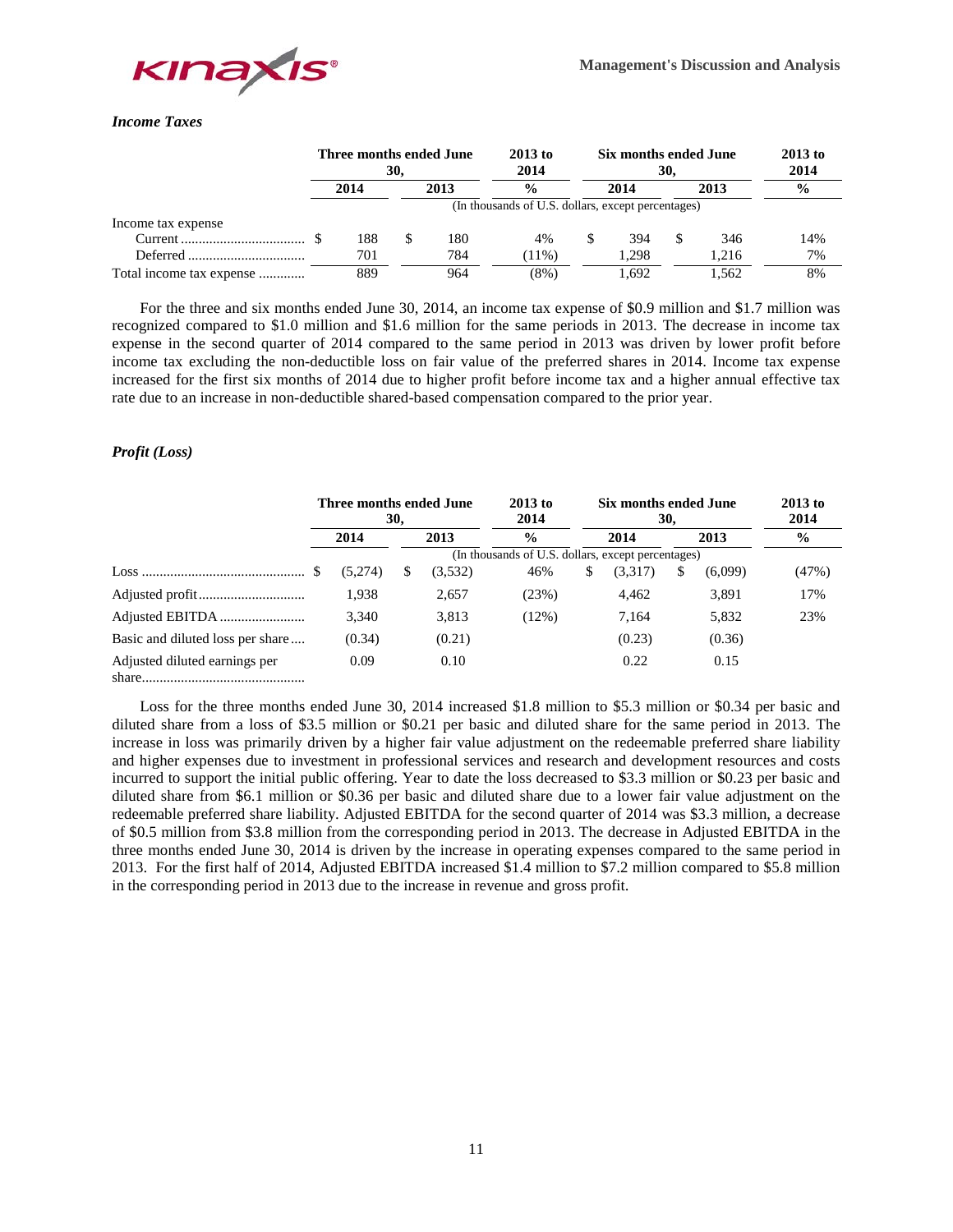

*Key Balance Sheet Items*

|                   | As at June 30,<br>2014         |        |  | As at December<br>31, 2013 |         |  |  |
|-------------------|--------------------------------|--------|--|----------------------------|---------|--|--|
|                   | (In thousands of U.S. dollars) |        |  |                            |         |  |  |
|                   |                                | 84.749 |  |                            | 41.472  |  |  |
| Total liabilities |                                | 42.979 |  |                            | 115.052 |  |  |

An analysis of the key balance sheet items driving the change in total assets and liabilities is as follows:

*Trade and other receivables*

| As at June 30,<br>2014         |        | As at December<br>31, 2013 |  |        |
|--------------------------------|--------|----------------------------|--|--------|
| (In thousands of U.S. dollars) |        |                            |  |        |
|                                | 15.667 |                            |  | 12.449 |

Trade and other receivables were \$15.7 million at June 30, 2014, an increase of \$3.3 million compared to \$12.4 million at December 31, 2013. The change in trade and other receivables is due to billings related to new customers acquired in the first half of 2014 and to timing of billings and collections on receivables which can have a significant impact on the balance at any point in time due to the annual subscription billing cycle. The aging of trade receivables is generally current and we have no history of bad debts.

## *Investment tax credits*

| As at June 30,<br>2014         |       |  | As at December<br>31, 2013 |  |
|--------------------------------|-------|--|----------------------------|--|
| (In thousands of U.S. dollars) |       |  |                            |  |
|                                | 1.895 |  | 1.330                      |  |
|                                | 2.584 |  | 2.108                      |  |

Investment tax credits receivable are the estimated refunds we anticipate receiving as a result of research and development that is considered qualified for investment tax credits. As of the close of the initial public offering, we no longer are eligible for refundable investment tax credits. We remain eligible for non-refundable investment tax credits which will be earned at a lower rate resulting in higher research and development expenses going forward.

Investment tax credits receivable of \$1.9 million at June 30, 2014 are \$0.6 million higher compared to \$1.3 million at December 31, 2013 due to timing of filing the return for 2013 and receiving the refund. Long-term investment tax credits recoverable are the non-refundable portion of investment tax credits earned. The balance increased \$0.5 million to \$2.6 million at June 30, 2014 from \$2.1 million at December 31, 2013 due to estimated credits earned in the first half of 2014.

# *Deferred revenue*

| As at June 30,<br>2014         |        |  | <b>As at December</b><br>31, 2013 |        |  |
|--------------------------------|--------|--|-----------------------------------|--------|--|
| (In thousands of U.S. dollars) |        |  |                                   |        |  |
|                                | 36.432 |  |                                   | 24.700 |  |

Deferred revenue at June 30, 2014 was \$36.4 million, an increase of \$11.7 million compared to \$24.7 million at December 31, 2013. We generally bill our customers annually in advance for subscriptions resulting in the amount billed initially recorded as deferred revenue and drawn down to revenue over the term. The increase in deferred revenue reflects the increase in subscription revenue from the addition of new customer contracts and expansion of existing customers and the timing of annual billings. In addition during the second quarter, a subscription agreement with an existing customer was amended to reduce the remaining term from three years to two years with the full payment covering the remaining two year subscription fee received during the quarter.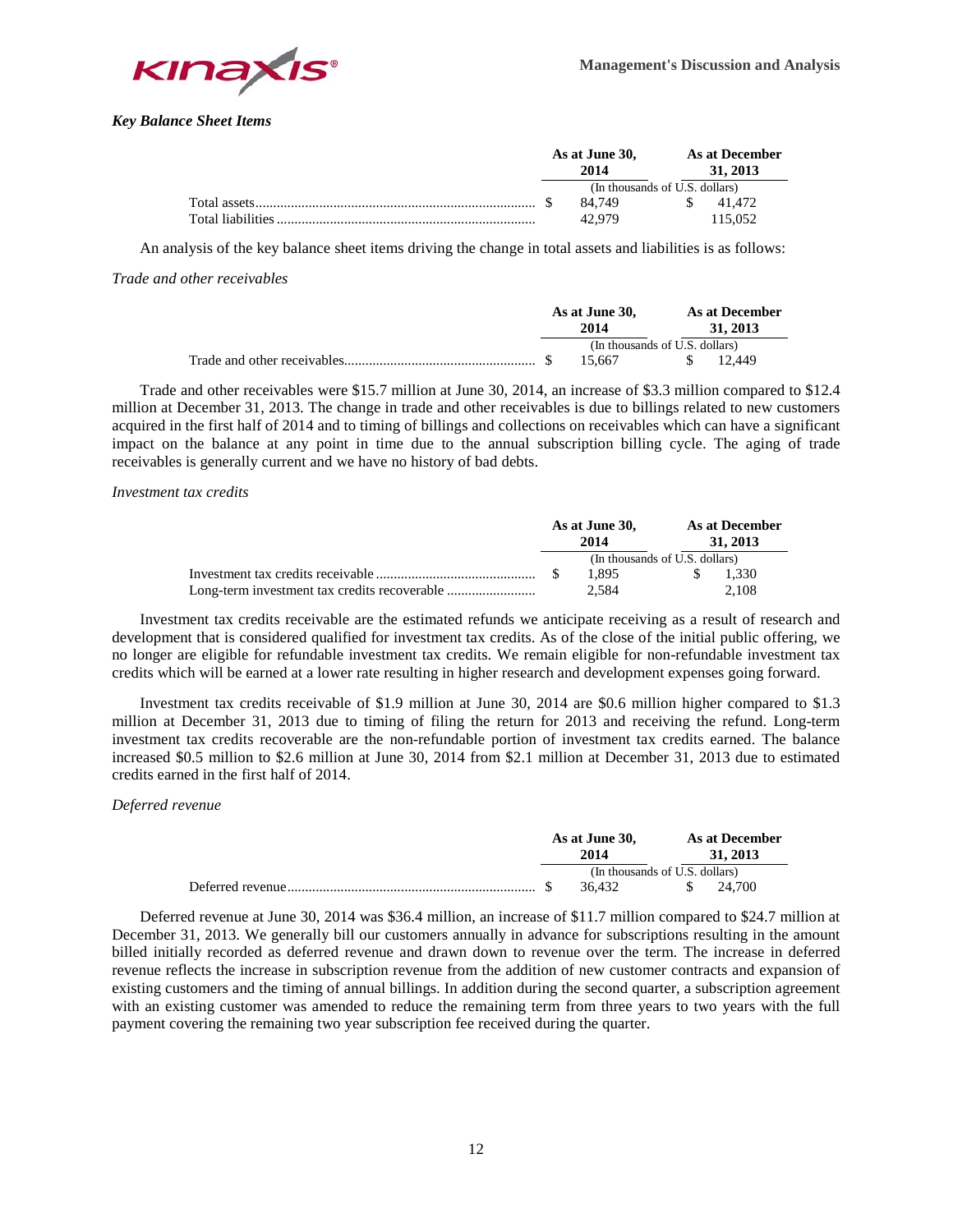

*Redeemable preferred shares*

| As at June 30,<br>2014 |                                     |     | As at December<br>31, 2013 |
|------------------------|-------------------------------------|-----|----------------------------|
|                        | (In thousands of U.S. dollars)      |     |                            |
|                        | and the contract of the contract of | - S | 54.135                     |

Prior to the initial public offering, we had redeemable preferred shares that had been designated as financial liabilities and recorded at fair value through profit or loss in accordance with IFRS. The liability increased \$6.8 million during the first six months of 2014 compared to December 31, 2013 due to the change in the fair value of the redeemable preferred shares. Immediately before completion of the initial public offering, all of our outstanding redeemable preferred shares were converted into Common Shares on a one-for-one basis. The accumulated deficit generated by the non-cash fair value adjustments amounting to \$41.0 million related to these converted preferred shares was reclassified from deficit to share capital. Upon completion of the initial public offering we no longer have redeemable preferred shares and we will no longer incur the related changes in fair value recorded in profit and loss.

## **Liquidity and Capital Resources**

Our primary source of cash flow is from the sales of subscriptions for our software and of services. Our approach to managing liquidity is to ensure, to the extent possible, that we always have sufficient liquidity to meet our liabilities as they come due. We do so by continuously monitoring cash flow and actual operating expenses compared to budget.

| As at June 30,<br>2014 |                                |  | As at December<br>31, 2013 |
|------------------------|--------------------------------|--|----------------------------|
|                        | (In thousands of U.S. dollars) |  |                            |
|                        | 50.452                         |  | 13.804                     |

Cash and cash equivalents increased \$36.7 million to \$50.5 million at June 30, 2014, from \$13.8 million at December 31, 2013. The increase is primarily due to the proceeds from our initial public offering which closed in the second quarter of 2014, net of repayment of the term loan as well as cash from operations for the first six months of 2014.

In addition to the cash balances, we have a Cdn\$5.0 million revolving demand facility available to be drawn to meet ongoing working capital requirements. Our principal cash requirements are for working capital and capital expenditures. Excluding deferred revenue, working capital at June 30, 2014 was \$63.2 million. Given the ongoing cash generated from operations and our existing cash and credit facilities, we believe there is sufficient liquidity to meet our current and planned financial obligations.

The following table provides a summary of cash inflows and outflows by activity:

|                                        | Six months ended June 30, |                                |    |       |  |
|----------------------------------------|---------------------------|--------------------------------|----|-------|--|
|                                        |                           | 2014                           |    | 2013  |  |
|                                        |                           | (In thousands of U.S. dollars) |    |       |  |
| Cash Inflows and (Outflow) by activity |                           |                                |    |       |  |
|                                        |                           | 7.257                          | -S | 6.429 |  |
|                                        |                           | (2, 437)                       |    | (441) |  |
|                                        |                           | 31.729                         |    | 261   |  |
|                                        |                           | 99                             |    | (397) |  |
|                                        |                           | 36.648                         |    | 5.852 |  |

*Cash provided by (used in) operating activities*

Cash generated by operating activities was \$7.3 million in the first half of 2014 compared to \$6.4 million in the first half of 2013. The increase of \$0.9 million was due primarily to the increase in non-cash share-based compensation of \$0.5 million and deferred revenue of \$11.7 net of the increase in receivables of \$3.3 million due to timing of subscription billings and the amendment with the existing customer. This was offset by the Part VI.1 tax of \$4.0 million, non-resident withholding taxes of \$1.7 million paid in the first quarter of 2014 which had been withheld from amounts payable on the repurchase of Class A Preferred Shares, Common Shares and Non-Voting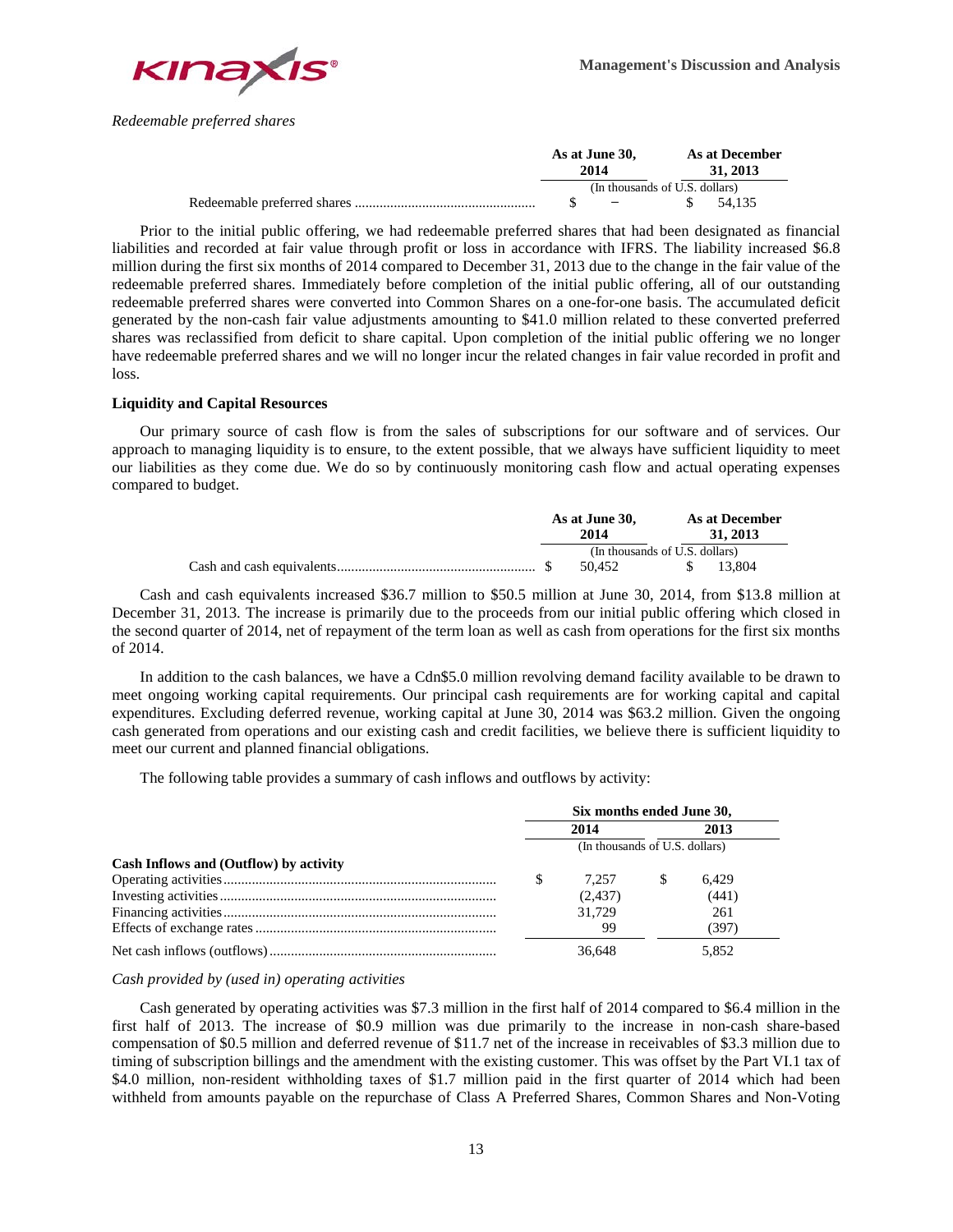

Common Shares completed in the fourth quarter of 2013 and a lower non-cash loss due to the change in fair value of redeemable preferred shares of \$6.8 million in the first half of 2014 compared to \$9.5 million for the same period in 2013.

#### *Cash provided by (used in) investing activities*

Cash used in investing activities is driven by purchases of property and equipment primarily related to computer equipment for use in our hosting facilities and to support research and development requirements. For the six months ended June 30, 2014, cash used in purchase of property and equipment was \$2.4 million, an increase of \$2.0 million compared to \$0.4 million for the same period in 2013. We expect to continue to invest in additional property and equipment to support the growth in our customer base and to take advantage of new and advanced technology.

## *Cash provided by (used in) financing activities*

Cash provided by financing activities for the first half of 2014 was \$31.7 million comprised of \$1.0 million of proceeds from shares issued for cash and upon exercise of options prior to completion of our initial public offering, \$55.7 million of proceeds from the initial public offering net of share issuance costs incurred, \$5.0 million drawn on the term debt facility to fund the Part VI.1 tax liability resulting from the shares repurchased in the fourth quarter of 2013, less repayment of the term debt facility in full for \$30 million. The cash provided by financing activities in the first half of 2013 was \$0.3 million due to proceeds from shares issued upon exercise of options and subscriptions received under the share purchase plan (which was discontinued in connection with the initial public offering).

#### *Revolving Credit Facility and Term Loan*

On December 18, 2013, we entered into certain credit facilities with the Royal Bank of Canada ("**RBC**"). The credit facilities are comprised of a Cdn\$5.0 million revolving demand credit facility (the "**Revolving Facility**") and a \$30.0 million non-revolving term loan (the "**Term Loan**") maturing on June 30, 2017.

As of June 30, 2014, no amounts had been drawn against the Revolving Facility. Prior to our initial public offering, \$30.0 million had been drawn under the Term Loan. On June 18, 2014, the balance of the Term Loan was repaid using proceeds of the offering. Upon full repayment the Term Loan facility was terminated.

The interest rate on the remaining Revolving Facility is RBC U.S. prime plus 1.00% per annum for U.S. dollar denominated amounts and RBC U.S. base rate plus 1.00% per annum for Canadian dollar denominated amounts. In the event our aggregate borrowings under the Revolving Facility exceed Cdn\$500,000.00 a borrowing limit applies that is based principally on our accounts receivable.

# *Use of Proceeds*

On June 10, 2014, pursuant to our initial public offering, we issued 5,000,000 Common Shares for proceeds, before deducting fees and expenses, of approximately Cdn.\$65.0 million. After deducting fees and expenses, we realized net proceeds of \$55.7 million (approximately Cdn.\$61.3 million).

As previously disclosed we planned to use the proceeds we received from the initial public offering as follows: approximately \$30.0 million (approximately Cdn.\$33.0 million) for debt repayment, approximately Cdn.\$23.6 million to strengthen our balance sheet, and the balance for working capital and general corporate and administrative purposes. We may also use a portion of the net proceeds to expand our current business through acquisitions of, or investments in, other complementary businesses, products or technologies. We may re-allocate the net proceeds from time to time depending on changes in business conditions prevalent at the time.

The following table sets out a comparison of the intended use of proceeds disclosed in the prospectus dated June 3, 2014 (the "**Intended Use of Proceeds**") publicly filed in connection with the initial public offering and actual use of proceeds from the offering (other than working capital):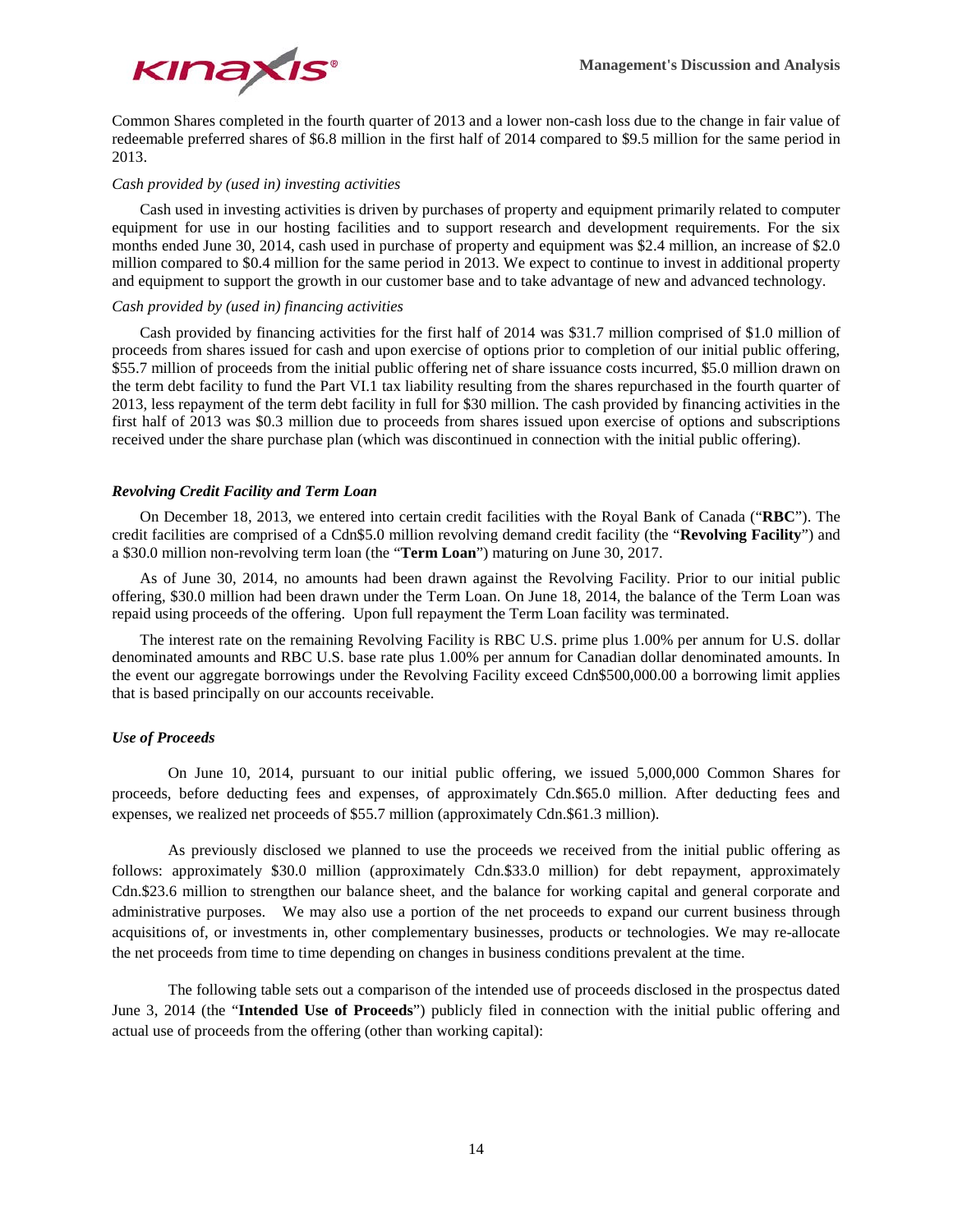

| <b>Intended Use of</b>          | <b>Estimated Amount</b> | <b>Actual Use of</b>            | <b>Actual Amount</b> | <b>Variances</b> |
|---------------------------------|-------------------------|---------------------------------|----------------------|------------------|
| <b>Proceeds</b>                 |                         | <b>Proceeds</b>                 |                      |                  |
| Debt repayment                  | \$30.0 million          | Debt repayment                  | \$30.0 million       | No variance      |
| Strengthen our<br>balance sheet | Cdn.\$23.6 million      | Strengthen our<br>balance sheet | Cdn.\$23.6 million   | No variance      |

# *Contractual Obligations*

The following table summarizes our contractual obligations as at June 30, 2014, including commitments relating to leasing contracts:

|                                                                        | Less than 1<br>vear |       |       |   | 1 to<br>5 years | More than 5<br>vears<br>(In thousands of U.S. dollars) |  | <b>Total amount</b> |
|------------------------------------------------------------------------|---------------------|-------|-------|---|-----------------|--------------------------------------------------------|--|---------------------|
| <b>Commitments</b>                                                     |                     | 1.249 | 2.368 | S |                 | 3,617                                                  |  |                     |
| <b>Financial Obligations</b><br>Trade payables and accrued liabilities |                     | 6.415 |       |   |                 | 6.415                                                  |  |                     |
| <b>Total Obligations</b>                                               | \$                  | 7.664 | 2.368 |   |                 | 10.032                                                 |  |                     |

The following table summarizes our contractual obligations as at December 31, 2013, including commitments relating to leasing contracts:

|                                        | Less than 1<br>vear |    | 1 to<br>5 years                |    | More than 5<br>vears | <b>Total amount</b> |
|----------------------------------------|---------------------|----|--------------------------------|----|----------------------|---------------------|
|                                        |                     |    | (In thousands of U.S. dollars) |    |                      |                     |
| <b>Commitments</b>                     |                     |    |                                |    |                      |                     |
|                                        | 1.114               | -S | 2.799                          | S. |                      | \$<br>3.913         |
| <b>Financial Obligations</b>           |                     |    |                                |    |                      |                     |
| Trade payables and accrued liabilities | 11,062              |    |                                |    |                      | 11,062              |
|                                        | 4.167               |    | 20,833                         |    |                      | 25,000              |
|                                        |                     |    | 54,135                         |    |                      | 54,135              |
|                                        | 15.229              |    | 74.968                         |    |                      | 90.197              |
| <b>Total Obligations</b>               | \$<br>16.343        |    | 77.767                         | \$ |                      | 94.110              |

## **Off-Balance Sheet Arrangements**

We have no off-balance sheet arrangements, other than operating leases (which have been disclosed under "Liquidity and Capital Resources - Contractual Obligations"), that have, or are likely to have, a current or future material effect on our consolidated financial position, financial performance, liquidity, capital expenditures or capital resources.

# **Transactions with Related Parties**

We do not have any transactions during the six months ended June 30, 2014 and 2013 that would be considered to be between the Company and a related party.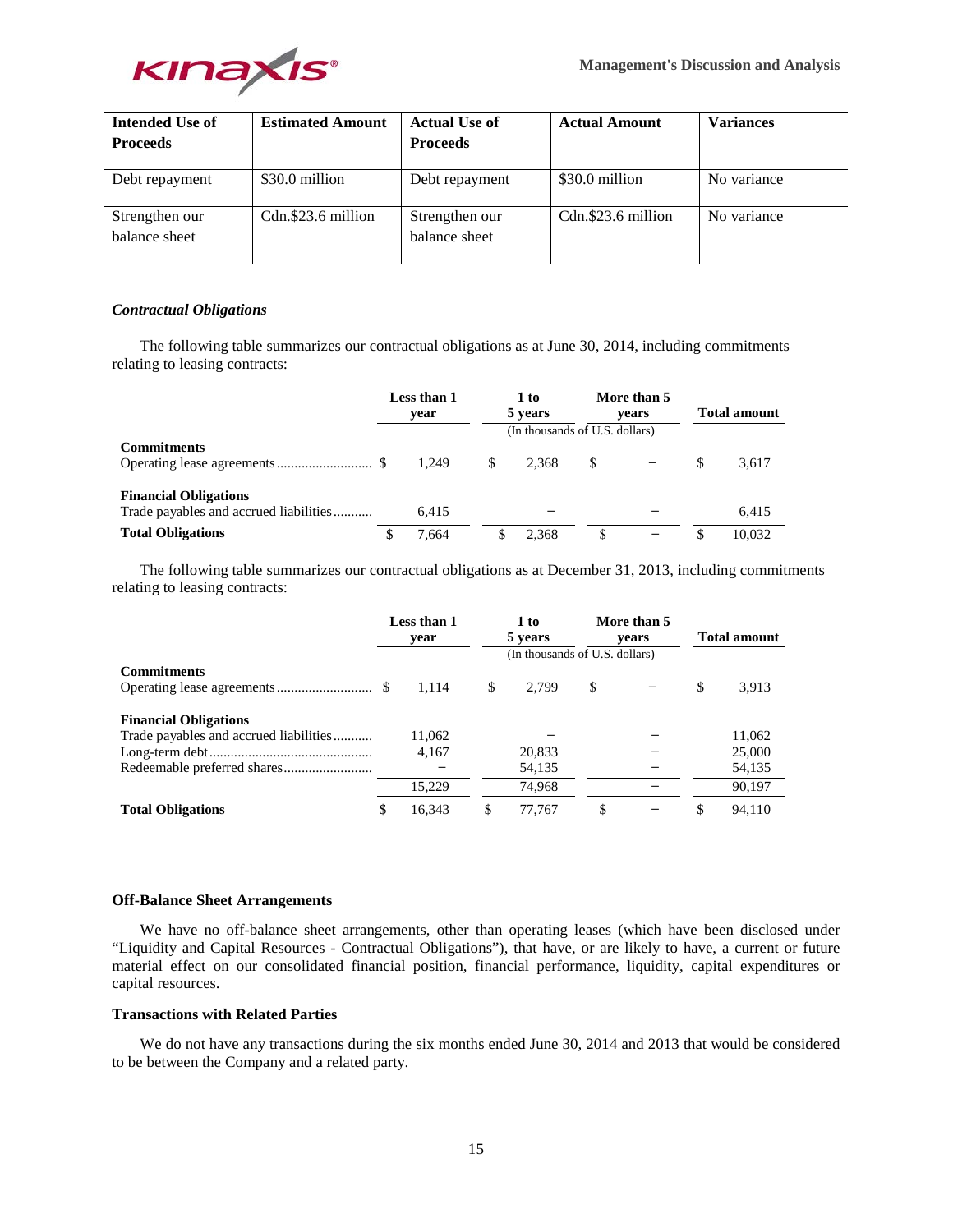

# **Financial Instruments and Other Instruments**

We recognize financial assets and liabilities when we become party to the contractual provisions of the instrument. On initial recognition, financial assets and liabilities are measured at fair value plus transaction costs directly attributable to the financial assets and liabilities, except for financial assets or liabilities at fair value through profit and loss, whereby the transactions costs are expensed as incurred.

#### *Credit risk*

Credit risk is the risk of an unexpected loss if a customer or counterparty to a financial instrument fails to meet its contractual obligations. Our credit risk is primarily attributable to trade and other receivables.

The nature of our subscription based business results in payments being received in advance of the majority of the services being delivered; as a result, our credit risk exposure is low. As the majority of our revenues are amortized into income over a period of time, the potential impact on our operating results is low as any uncollectible amounts would affect trade and other receivables and deferred revenue.

#### *Currency risk*

A portion of our revenues and operating costs are realized in currencies other than our functional currency, such as the Canadian dollar, Euros, the Hong Kong dollar and Japanese Yen. As a result, we are exposed to currency risk on these transactions. Also, additional earnings volatility arises from the translation of monetary assets and liabilities denominated in foreign currencies at the rate of exchange on each date of the Consolidated Statements of Financial Position; the impact of which is reported as a foreign exchange gain or loss.

Our objective in managing our currency risk is to minimize exposure to currencies other than our functional currency. We do so by matching foreign denominated assets with foreign denominated liabilities.

#### *Interest rate risk*

Interest rate risk is the risk that the fair value or future cash flows of a financial instrument will fluctuate due to changes in market interest rates. We believe that interest rate risk is low for our financial assets as the majority of investments are made in fixed rate instruments. We do have interest rate risk related to our credit facilities. The rates on our Revolving Facility are variable to bank prime rate.

#### *Capital management*

Our capital is composed of our Common Shares and shareholders' equity. Our objective in managing our capital is financial stability and sufficient liquidity to increase shareholder value through organic growth and investment in sales, marketing and product development. Our senior management team is responsible for managing the capital through regular review of financial information to ensure sufficient resources are available to meet operating requirements and investments to support our growth strategy. The Board of Directors is responsible for overseeing this process. In order to maintain or adjust our capital structure, we could issue new shares, repurchase shares, approve special dividends or issue debt.

## **Critical Accounting Policies and Estimates**

#### *Revenue*

We derive revenue from subscriptions for our product comprised of our hosted software-as-a-service (SaaS) application and fixed term subscription licenses of our software products ("**On-premise licenses**"). In addition, we derive revenue from the provision of professional services including implementation services, technical services and training and, to a lesser degree, from maintenance and support services provided to customers with legacy perpetual licenses to our software products. Professional services do not include significant customization to, or development of, the software.

We commence revenue recognition when all of the following conditions are met: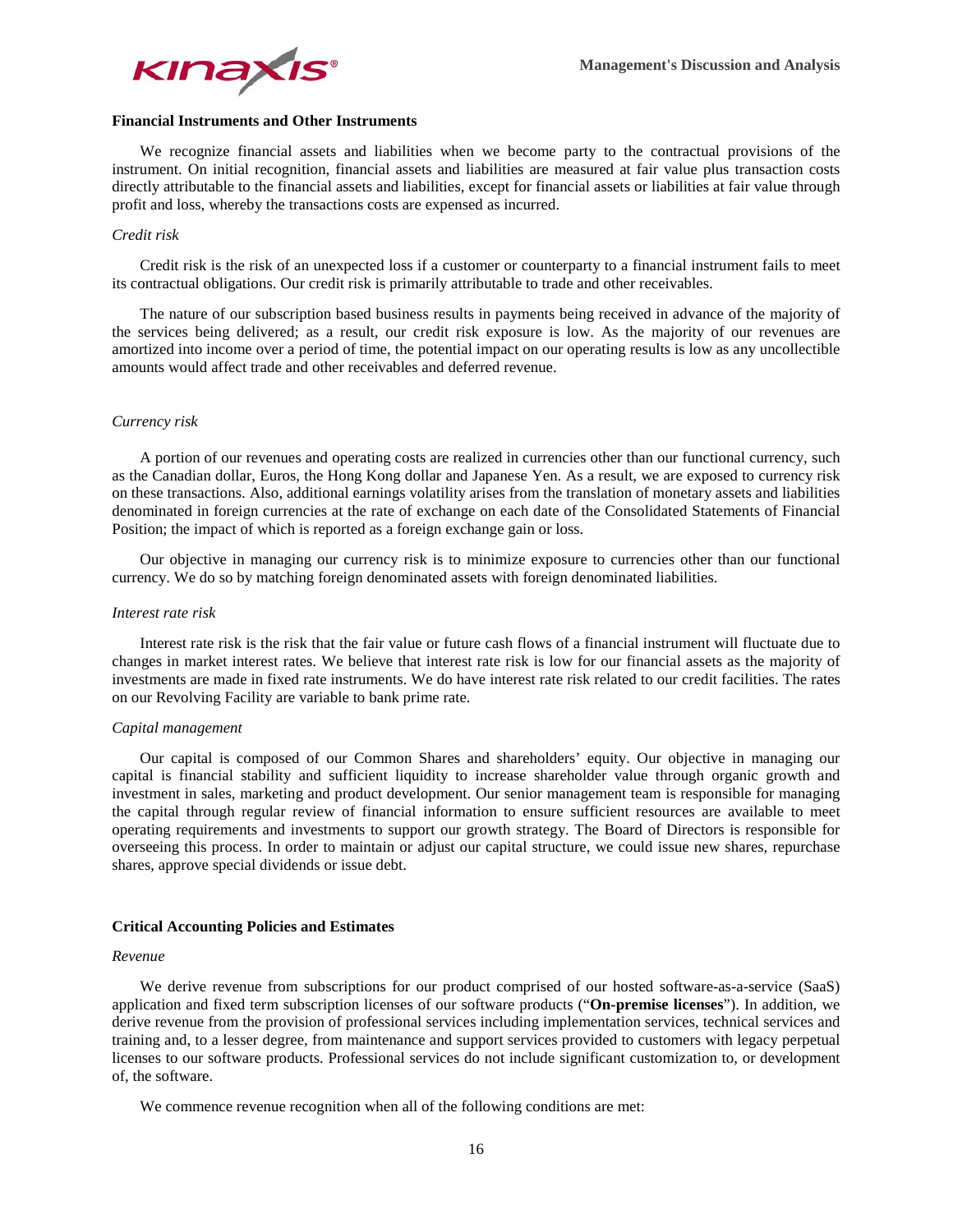

- it is probable that the economic benefits of the transaction will flow to the entity;
- the amount of revenue can be measured reliably; and
- the costs incurred for the transaction and the costs to complete the transaction can be measured reliably.

We provide our SaaS, On-premise licenses and professional services on a stand-alone basis or as part of a multiple element arrangement. Stand-alone sales occur through renewals of the SaaS or On-premise term license and stand-alone purchases of the same or similar professional services on an ongoing basis by customers. When sold in a multiple element arrangement, the SaaS or On-premise license and the professional services elements are considered separate units of accounting as they have stand-alone value to the customer. The total consideration for the arrangement is allocated to the separate units of accounting based on their relative fair value and the revenue is recognized for each unit when the requirements for revenue recognition have been met. We determine the fair value of each unit of accounting based on the selling price when they are sold separately. When the fair value cannot be determined based on when it was sold, we determine a value that most reasonably reflects the selling price that might be achieved in a stand-alone transaction. Inputs considered in making this determination include the specific parameters and model used in determining the contract price, contracted renewal rates, the history of pricing, renewals and stand-alone sales activity of similar customers.

Subscription revenue related to the provision of SaaS or On-premise term licenses is recognized ratably over the contract term as the service or access to the software is delivered. The contract term begins when the service is made available or the license is delivered to the customer.

We enter into arrangements for professional services on a time and materials basis. Revenue for these professional services is recognized as the services are performed.

Maintenance and support services provided to customers with legacy perpetual licenses are sold as a single element arrangement with one unit of accounting. Revenue for these arrangements is recognized ratably over the term of the maintenance contract.

Judgment is applied in determining the components of a multiple element revenue arrangement. In allocating the consideration received among the multiple elements of a revenue arrangement, we must make estimates as to the fair value of each individual element. The selling price of the element on a stand-alone basis is used to determine the fair value. Where stand-alone sales do not exist, various inputs are used to determine the fair value. Changes to these inputs may result in different estimates of fair value for an element and impact the allocation of consideration and timing of revenue recognition.

# *Income taxes*

Current income tax assets and liabilities for the current and prior periods are measured at the amount expected to be recovered from, or paid to, the taxation authorities. The tax rates and tax laws used to compute the amount are those that are enacted or substantively enacted, by the reporting date, in the countries where we operate and generate taxable income.

Deferred income tax assets and liabilities are recorded for the temporary differences between transactions that have been included in the financial statements or income tax returns. Deferred income taxes are provided for using the liability method. Under the liability method, deferred income taxes are recognized for all significant temporary differences between the tax and financial statement bases of assets and liabilities and for certain carry-forward items. Deferred income tax assets are recognized only to the extent that, in the opinion of management, it is probable that the deferred income tax assets will be realized.

The recognition of deferred tax assets requires that we assess future taxable income available to utilize deferred tax assets related to deductible or taxable temporary differences. We consider the nature and carry-forward period of deferred tax assets, our recent earnings history and forecast of future earnings in performing this assessment. The actual deferred tax assets realized may differ from the amount recorded due to factors having a negative impact on our operating results and lower future taxable income.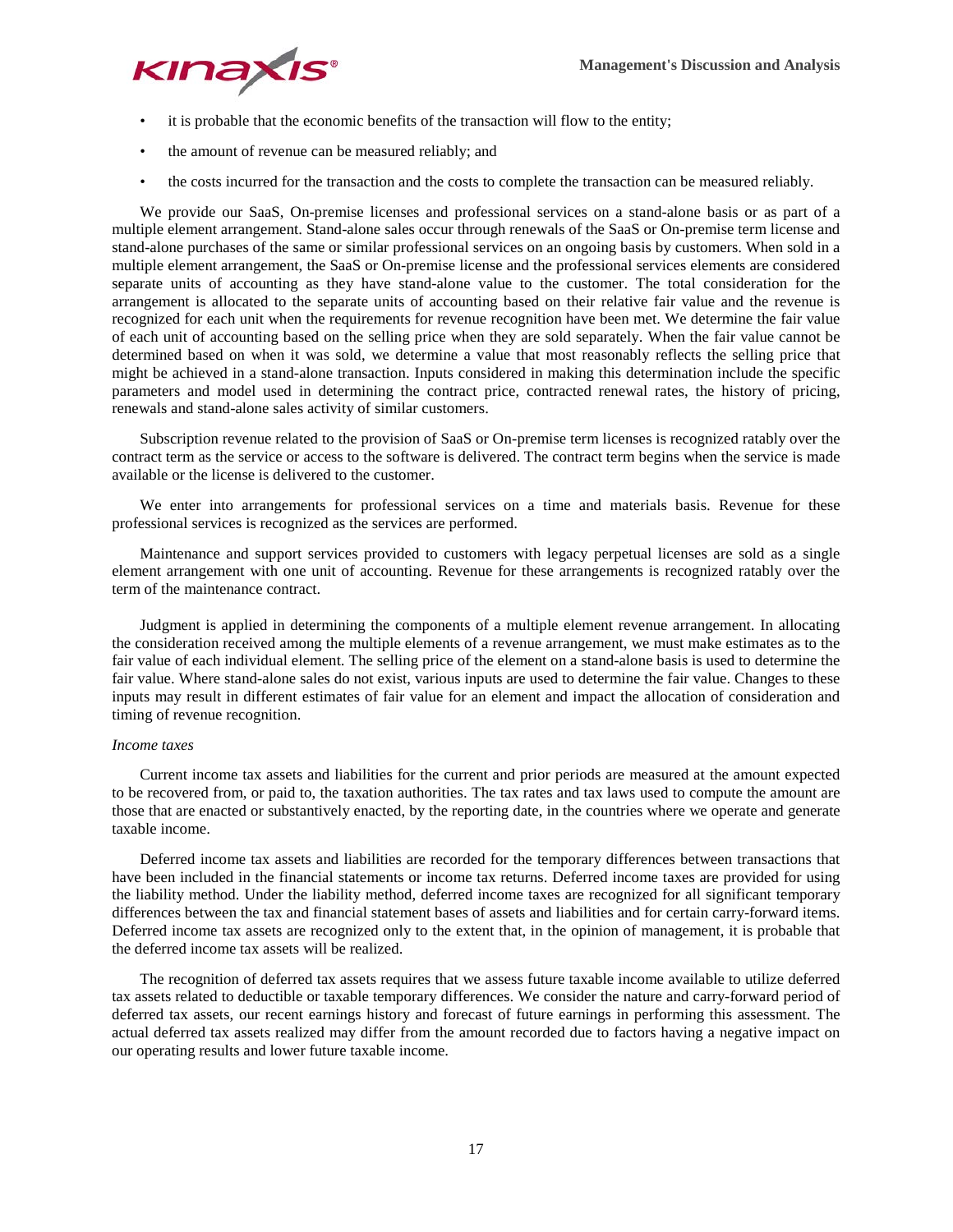

#### *Investment tax credits recoverable*

The recognition of investment tax credits recoverable requires that we assess future tax payable available to utilize the investment tax credits. We consider the carry-forward period of the investment tax credits, our recent earnings history and forecast of future earnings in performing this assessment. We determine the value of effort expended towards research and development projects that qualify for investment tax credits and calculate the estimated recoverable to be recognized. The allocation of direct salaries to qualifying projects is derived from time records and assessment by management. The actual investment tax credits claimed and realized may differ from the estimate based on the final tax returns and review by tax authorities.

# *Fair value of share-based payments*

We use the Black-Scholes valuation model to determine the fair value of equity settled stock options. Estimates are required for inputs to this model including the fair value of the underlying shares, the expected life of the option, volatility, expected dividend yield and the risk-free interest rate. Variation in actual results for any of these inputs will result in a different value of the stock option realized from the original estimate.

## **Adoption of New Accounting Standards**

## IAS 32: Financial Instruments: Presentation

In December 2011, the IASB amended IAS 32 to clarify the meaning of when an entity has a current legally enforceable right of set-off. The amendments are effective for annual periods beginning on or after January 1, 2014 and are required to be applied retrospectively. The adoption of IAS 32 did not have a material impact on the consolidated financial statements.

## IFRIC 21: Levies

In May 2013, the IASB issued IFRIC 21 which provides guidance on accounting for levies in accordance with the requirements of IAS 37: Provisions, Contingent Liabilities and Contingent Assets. The interpretation defines a levy as an outflow from an entity imposed by a government in accordance with legislation. It also notes that levies do not arise from executory contracts of other contractual arrangements. The interpretation also confirms that an entity recognizes a liability for a levy only when the triggering event specified in the legislation occurs. This IFRIC is effective for annual reporting periods beginning on or after January 1, 2014 and is required to be applied retrospectively. The adoption of IFRIC 21 did not have a material impact on the consolidated financial statements.

#### *Changes to standards and interpretations*

## IFRS 15: Revenue from Contracts with Customers

In May 2014, the International Accounting Standards Board issued IFRS 15, Revenue from Contracts with Customers, which provides a single, principles-based five-step model for revenue recognition to be applied to all customer contracts, and requires enhanced disclosures. This standard is effective January 1, 2017. The Company is currently evaluating the impact of adopting this standard on the consolidated financial statements. The standard allows early adoption, however, the Company does not intend to adopt this standard early.

# **Outstanding Share Information**

We have one class of shares consisting of an unlimited number of Common Shares with no stated par value. Changes in the number of Common Shares, options and restricted share units outstanding for the six month period ended June 30, 2014 are summarized as follows: